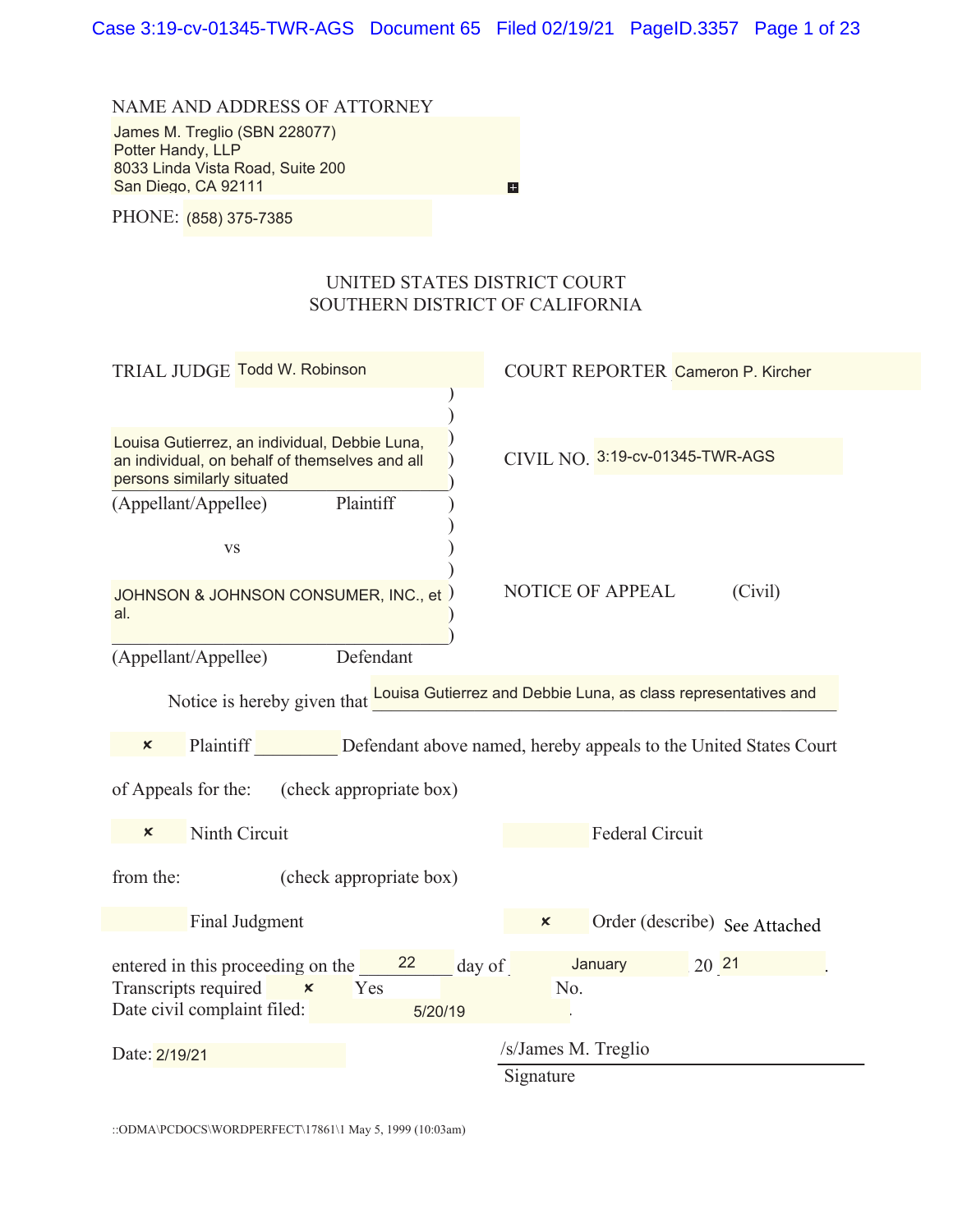|                                                                                 | Case 3:19-cv-01345-TWR-AGS Document 69 Filed 02/29/21 PageID.3298 Page 2 of 22                                                                                                                                                                              |                                                                                                                                                                                             |  |  |  |
|---------------------------------------------------------------------------------|-------------------------------------------------------------------------------------------------------------------------------------------------------------------------------------------------------------------------------------------------------------|---------------------------------------------------------------------------------------------------------------------------------------------------------------------------------------------|--|--|--|
| 1<br>$\overline{2}$<br>3<br>$\overline{4}$<br>5<br>6<br>7<br>8<br>9<br>10<br>11 | UNITED STATES DISTRICT COURT<br>LOUISA GUTIERREZ, an individual,<br>DEBBIE LUNA, an individual, on behalf                                                                                                                                                   | SOUTHERN DISTRICT OF CALIFORNIA<br>Case No.: 19-CV-1345 TWR (AGS)                                                                                                                           |  |  |  |
| 12                                                                              | of themselves and all persons similarly                                                                                                                                                                                                                     | <b>ORDER GRANTING (1)</b>                                                                                                                                                                   |  |  |  |
| 13<br>14<br>15<br>16<br>17<br>18<br>19<br>20<br>21                              | situated,<br>Plaintiffs,<br>V.<br><b>JOHNSON &amp; JOHNSON CONSUMER</b><br>INC., a New Jersey Corporation,<br>BAUSCH HEALTH US, LLC f/k/a<br><b>VALEANT PHARMACEUTICALS</b><br>NORTH AMERICA LLC, a New Jersey<br>Limited Liability Company,<br>Defendants. | <b>DEFENDANT JOHNSON &amp;</b><br><b>JOHNSON CONSUMER, INC.'S</b><br><b>MOTION TO DISMISS AND (2)</b><br>DEFENDANT BAUSCH HEALTH US,<br><b>LLC's MOTION TO DISMISS</b><br>(ECF Nos. 51, 53) |  |  |  |
| 22                                                                              |                                                                                                                                                                                                                                                             |                                                                                                                                                                                             |  |  |  |
| 23                                                                              | Before the Court are Motions to Dismiss the Plaintiffs' Fifth Amended Complaint                                                                                                                                                                             |                                                                                                                                                                                             |  |  |  |
| 24                                                                              | filed by Defendants Johnson & Johnson Consumer Inc. ("JJCI") and Bausch Health US,                                                                                                                                                                          |                                                                                                                                                                                             |  |  |  |
| 25                                                                              |                                                                                                                                                                                                                                                             | LLC ("Bausch"), respectively. (ECF Nos. 51, 53.) This case comes before the Court                                                                                                           |  |  |  |
| 26                                                                              |                                                                                                                                                                                                                                                             | after Judge Sabraw dismissed Plaintiffs' Third Amended Complaint ("TAC"). (ECF No.                                                                                                          |  |  |  |
| 27                                                                              | 41.) The matters have been fully briefed, and for the reasons set forth below, the Court                                                                                                                                                                    |                                                                                                                                                                                             |  |  |  |
| 28                                                                              | <b>GRANTS</b> both Defendants' motions to dismiss WITH PREJUDICE.                                                                                                                                                                                           |                                                                                                                                                                                             |  |  |  |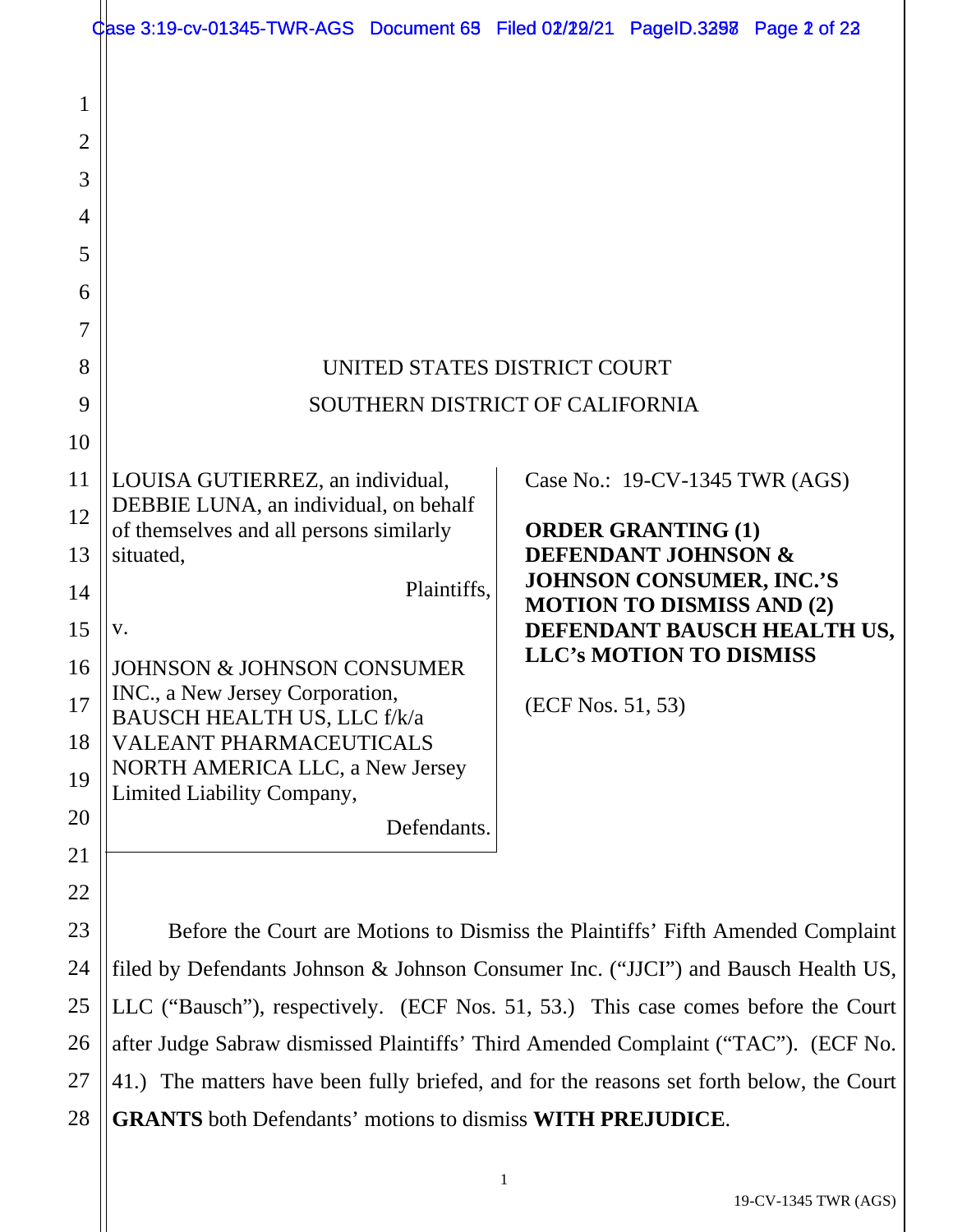26

27

28

# **I. BACKGROUND**

## **A. Factual Background**

Plaintiffs bring this putative class action against Defendants JJCI and Bausch for allegedly falsely and deceptively advertising the "Baby Powder" and "Shower to Shower" ("STS") products, respectively. Referred to in the FiAC as the "Talcum Products," the Baby Powder and STS products are used to "treat diaper rash, prevent odor, and 'provide a fresh feeling.'" (FiAC ¶ 2.) The STS product is a deodorant and antiperspirant. (*Id.* ¶ 60.)

Plaintiffs allege that Defendants made misleading representations in advertising and marketing the Talcum Products. Plaintiffs state that these misleading representations led them to believe that the Talcum Products were safe and pure, when they actually contained hazardous substances such as "asbestos, asbestiform fibers, lead, asilica, and arsenic." (*Id.* ¶¶ 10, 79, 82–84, 91–93, 98, 100, 102, 110.) Defendants allegedly described and advertised the Talcum Products using the following statements

and phrases:

- "#1 Choice for Hospitals"
- "#1 Choice for Adults"
- "Pure"
- "Most Pure"
- "For the Most Delicate Days of Life"
- "Choose Gentle" (*Id.* ¶¶ 2, 34, 44, 84, 87, 90, 91, 94.)

Defendants also made the following statements on the labels of the Baby Powder bottles:

- "For over 125 years Johnson's formulas have been specially designed for baby's unique and delicate skin."
- "Great for kids and adults too!"

• "Hypoallergenic & tested with dermatologists"

• "We love babies. Johnson's Baby Powder leaves skin feeling delicately soft and dry while providing soothing relief (*Id.* ¶¶ 77, 97.)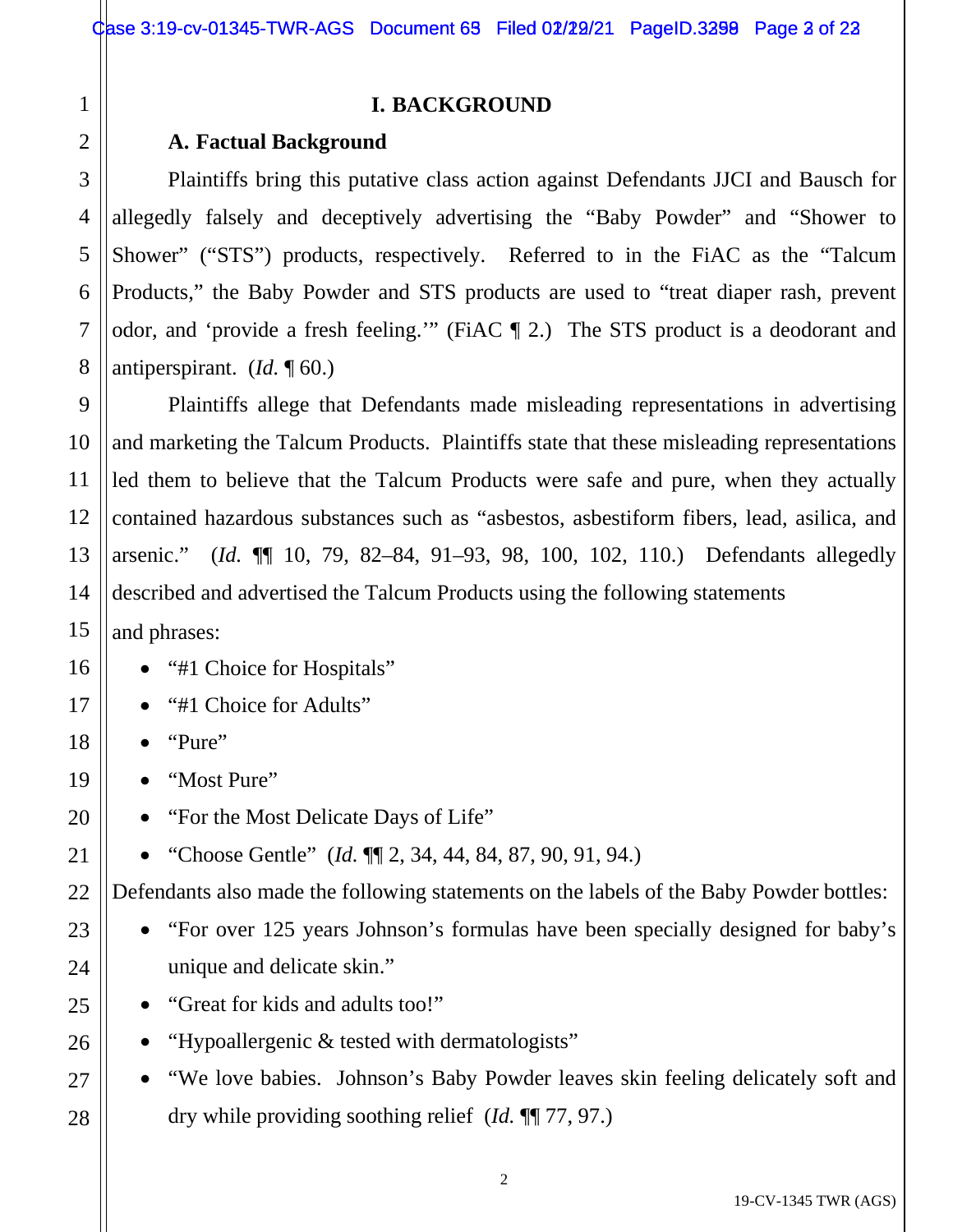#### $\text{Case } 3:19$ -cv-01345-TWR-AGS Document 63 Filed 02/22/21 PageID.3200 Page 3 of 22

For STS, Plaintiffs allege that Defendants made the following representations:

- "For nearly 50 years SHOWER TO SHOWER® Absorbent Body Powders have delivered long-lasting freshness. (*Id.* ¶ 101.)
- "Stay Fresh" (*Id.* ¶ 104.)
- "Power of Powder" (*Id.* ¶101.)
- "A sprinkle today, keeps the shower away" (*Id.* ¶ 60, 103.)

Plaintiffs argue that all of these statements are misleading because they suggest to consumers that the Talcum Products are "safe and pure," when they are not. (*Id.* ¶¶ 10, 93–94, 96.) According to Plaintiffs, these products contain contaminants that can cause cellular inflammation and oxidative stress. (*Id.* ¶¶ 7–8, 10, 91, 110.) They also allegedly pose inhalation risks. (*See id.* ¶¶ 91, 93, 110.)

These alleged misrepresentations—in addition to Defendants' marketing campaign that has been going on "for decades"—led Plaintiffs to purchase the Talcum Products, assuming that they were safe and pure. (*See id.* ¶¶ 1, 9, 113–14, 159–160.) Plaintiffs stopped buying the Talcum Products after reading a Reuters article published in December 2018 (*Id.*, Ex. C) that revealed that the Talcum Products often contained "hazardous substances" such as asbestos, lead, silica, arsenic, and/or asbestiform fibers. (*Id.* ¶¶ 16–17.)

## **B. Procedural Background**

On May 20, 2019, Plaintiffs filed this putative class action against JJCI in state court. (*See* ECF No. 1.) After JJCI removed the case to federal court (*see id.*), Plaintiffs amended their complaint to name Bausch as the correct manufacturer of STS. Plaintiffs then amended their complaints two more times before having their Third Amended Complaint ("TAC") dismissed. (*See* ECF No. 41.) In the TAC filed on November 4, 2019, Plaintiffs alleged that JJCI and Bausch violated the Consumer Legal Remedies Act ("CLRA"), Civil Code 1750, *et seq*., the False Advertising Law ("FAL"), Business & Professions Code 17500, *et seq*., and the Unfair Competition Law ("UCL"), Business & Professions Code 17200, *et seq*. (ECF No. 21.) Plaintiffs argued that Defendants JJCI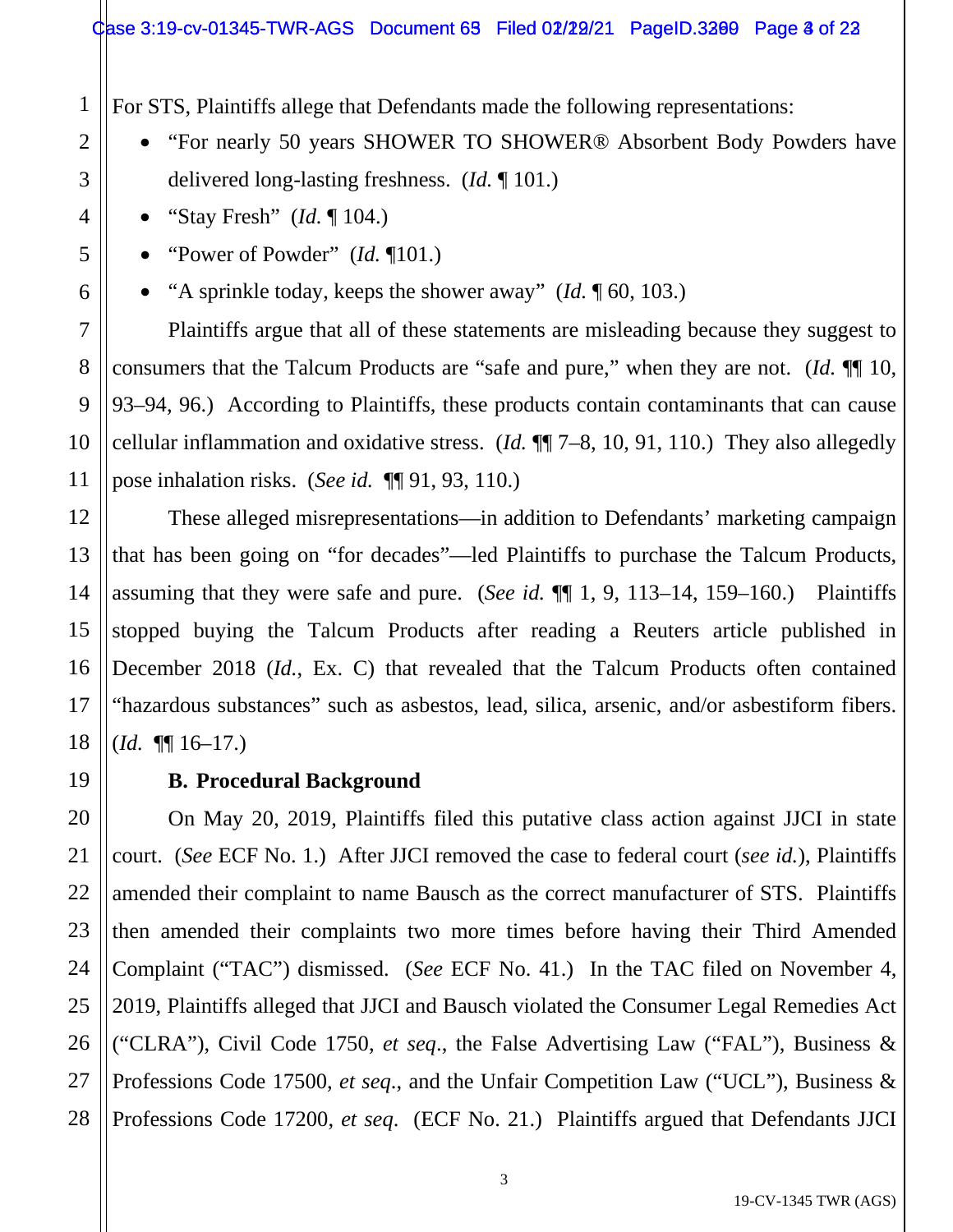1 2 3 4 and Bausch failed to warn about contaminants in their products and misled consumers by representing that their products were safe when they were not and contained asbestos, asbestiform fibers, lead, silica, and arsenic. (TAC ¶¶ 3, 5, 54, 75–92.) JJCI and Bausch respectively filed motions to dismiss. (ECF Nos. 28, 31.)

5

6

7

8

9

10

11

12

21

22

23

27

On April 27, 2020, the court granted Defendants' motions to dismiss. (ECF No. 41.) In doing so, the court made two separate and key findings. First, the court dismissed Plaintiffs' claim that Defendants misled consumers by failing to disclose the existence of contaminants in their products. (*Id.* at 12, 19.) The court found that California Proposition 65 governed any duty to disclose the existence of these contaminants, and since Plaintiffs did not comply with the pre-filing notice requirement under Proposition 65, they could not base their claims on Defendants' failure to disclose. (*Id.* at 12.)

13 14 15 16 17 18 19 20 Second, the court dismissed Plaintiffs' claims under the UCL, FAL, and CLRA for failing to meet Rule 9(b)'s heightened pleading standard. (*See id.* at 19.) The court noted that Plaintiffs fail to state that they actually viewed or relied on JJCI's and Bausch's alleged misrepresentations, and that Plaintiffs had "lumped" JJCI and Bausch together in a way that runs contrary to Rule 9(b). (*See id.* at 14–16.) In particular, the court noted that Plaintiffs failed to differentiate between JJCI and Bausch, instead referring to them collectively as "Defendants" and not identifying which Defendant did what. (*Id.* at 15– 16.)

24 25 26 28 In a similar vein, the court also rejected Plaintiffs' claim that they did not have to plead specific reliance under the California Supreme Court's decision in *In re Tobacco II,* 207 P.3d 20 (2009). (*Id.* at 14–16.) Plaintiffs argued that because Defendants had engaged in an extensive marketing campaign touting the safety of the Talcum Products, *In re Tobacco II* applied and Plaintiffs did not have to identify the specific misrepresentation that they relied on in making their purchase. (*Id.* at 14.) The court disagreed. The court found that *In re Tobacco II* did not apply because Plaintiffs had failed to allege exposure to the advertisement campaign. (*Id.*) In particular, given that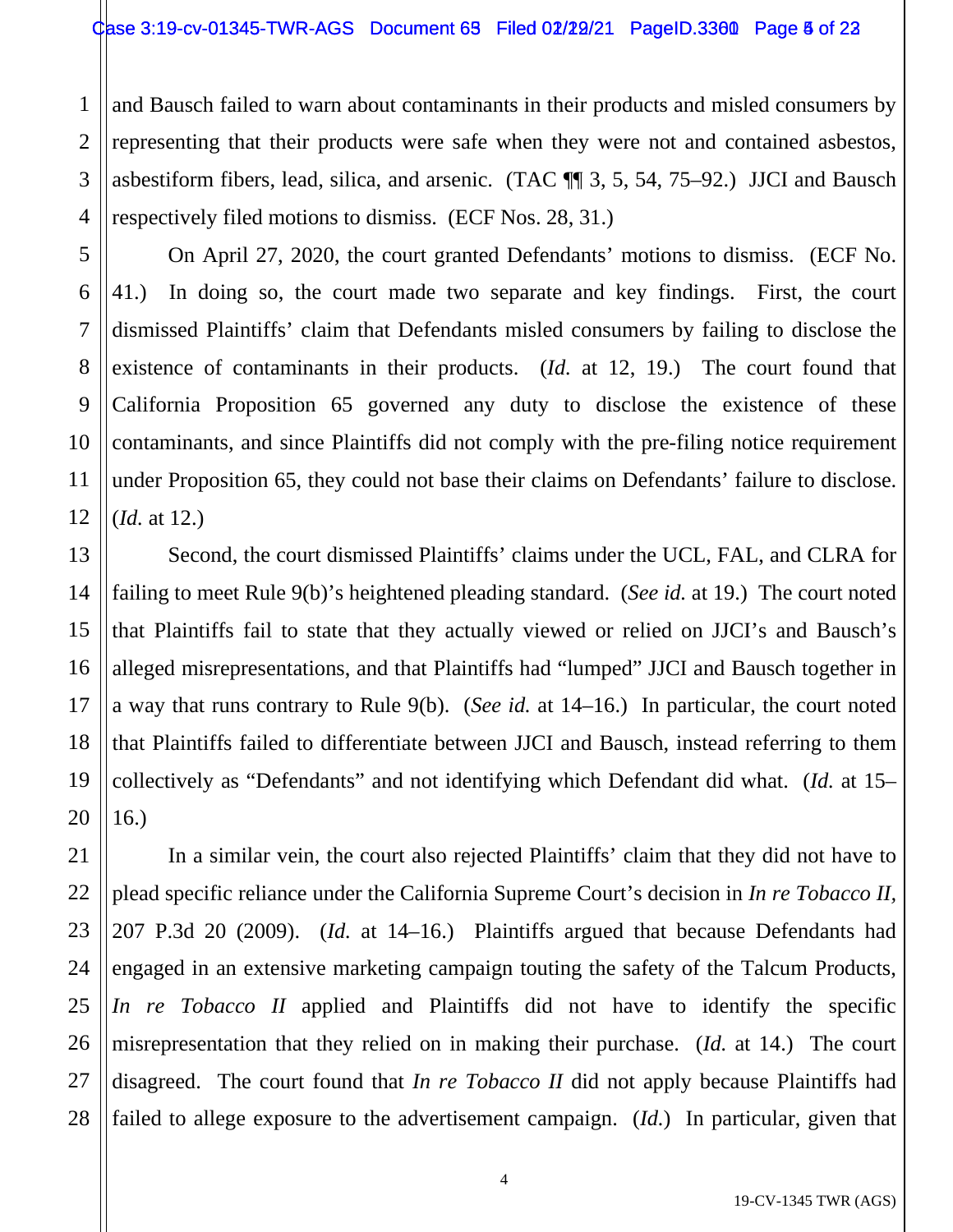1

2

3

5

7

4 6 the advertisements alleged in the TAC circulated between the 1970s and 1990s, or from a "world completely detached from Plaintiff's," the court stated that Plaintiffs must specifically allege *how* Defendants' alleged misrepresentations affected their decision to buy the Talcum Products. (*Id.*) The court granted Defendants' motions to dismiss without prejudice, stating that Plaintiffs must assert their claims under the UCL, FAL, and CLRA without relying on a duty to disclose, which Proposition 65 foreclosed. (*Id.* at 19.)

8 9 10 11 12 13 14 15 16 17 18 19 20 21 22 23 24 25 26 27 28 Since then, Plaintiffs have filed a Fourth and Fifth Amended Complaint. (ECF Nos. 42, 50.) The Fourth Amended Complaint had a short life, however, as less than one month after its filing, Plaintiffs filed a Motion for Leave to Amend. (ECF No. 45.). The court granted Plaintiffs' request—but not without stating that Defendants had made "reasoned arguments about the futility of Plaintiffs' amended claims." (ECF No. 49 at 7.) Four days after the court granted their motion, Plaintiffs filed the currently operative FiAC. The FiAC asserts the same causes of action under the UCL, FAL, and CLRA and similarly alleges that Defendants engaged in deceptive business practices by making misleading representations about the safety and purity of the Talcum Products. Plaintiffs include the following new information to bolster their claims: (1) that studies from a multi-district litigation in the District of New Jersey found that 69 percent of Talcum Products dating back from the past 50 years contained asbestos, and that Talcum Products can cause cellular inflammation and oxidative stress; (2) Defendants deceived Plaintiffs and the public by representing that their products were "pure," "the most pure," and "asbestos-free," when they were not; and (3) Defendants deceived the public by stating that their products were great for use on babies and children when the American Association of Pediatrics has stated clearly since 1981 that they pose inhalation risks to infants and children. (*See generally* FiAC.) Plaintiffs also highlight the following misrepresentations in the FiAC: "#1 Choice for Hospitals," "#1 Choice for Parents," "pure," "most pure," "for the most delicate days of life," and "choose gentle." (*Id.*) Lastly, Plaintiffs allege that Defendants' use of planograms and the placement of their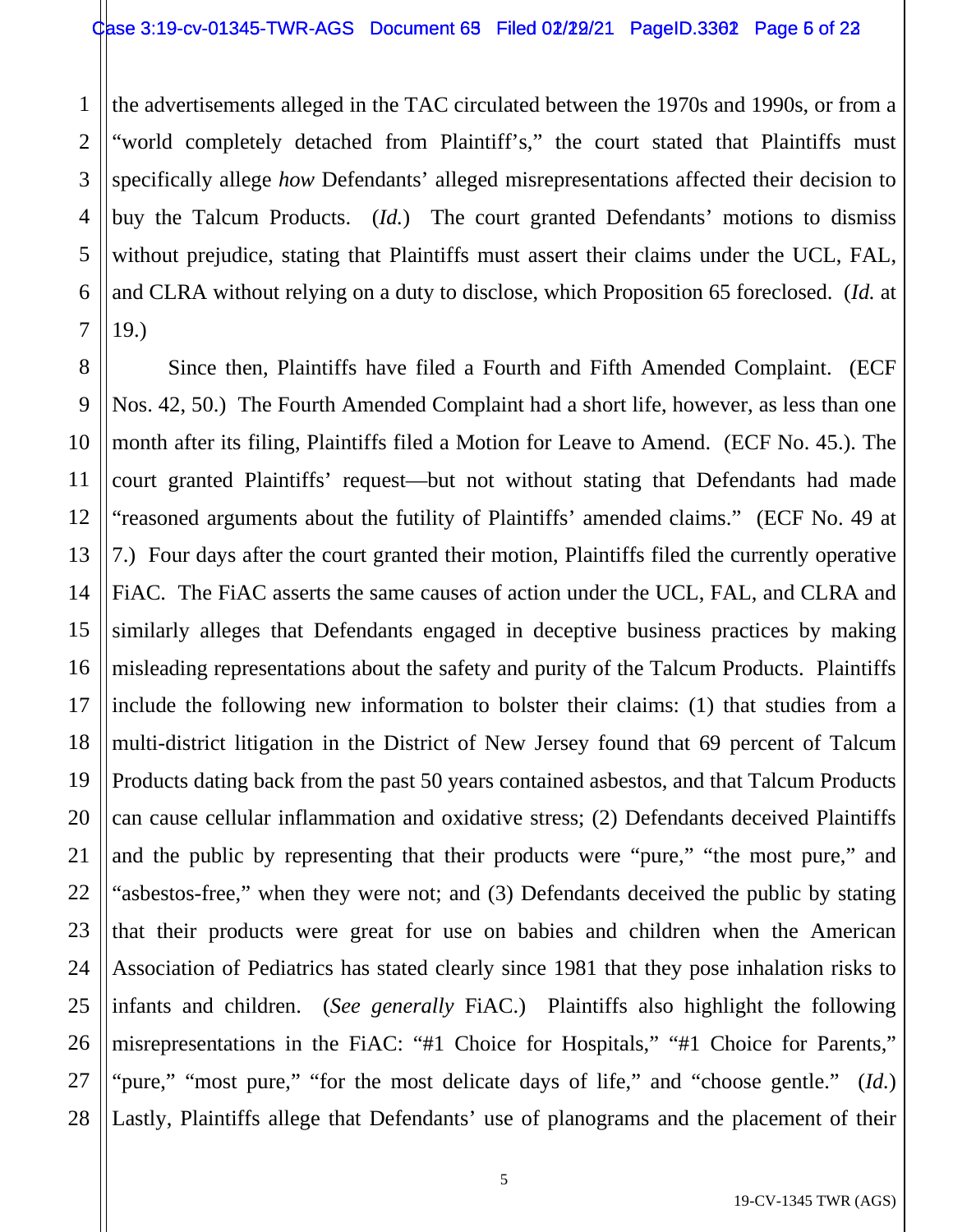1 2 Talcum Products in retail store aisles give a false impression that the Talcum Products are safe and pure, when they are not. (FiAC  $\P$  89, 141.)

JJCI and Bausch filed motions to dismiss, respectively. (ECF Nos. 51, 53.) Both Defendants argue that Plaintiffs' FiAC does not cure the deficiencies highlighted in the previous Order, namely that (1) Plaintiffs have not shown that the alleged misrepresentations are in fact misleading and that (2) they have not satisfied Rule 9(b). Furthermore, both JJCI and Bausch state that given this is Plaintiffs' *sixth* attempt to file a claim, this Court should now dismiss with prejudice. For the reasons below, the Court **GRANTS** the Defendants' request and **DISMISSES** Plaintiffs' claims **WITH PREJUDICE**.

## **II. LEGAL STANDARD**

## **A. Federal Rule of Civil Procedure 12(b)(6)**

Rule 12(b)(6) allows a court to dismiss a complaint for "failure to state a claim upon which relief can be granted." Fed. R. Civ. P. 12(b)(6). To survive a motion to dismiss, the complaint must contain a "short and plain statement showing that the pleader is entitled to relief", backed by sufficient facts that make the claim "plausible on its face." Fed. R. Civ. P. 8(a)(2); *Ashcroft v. Iqbal*, 556 U.S. 662, 678, (2009) (quoting *Bell Atl. Corp. v. Twombly*, 550 U.S. 544, 547 (2007)). Plausibility requires "more than a sheer possibility that a defendant has acted unlawfully." *Iqbal*, 566 U.S. at 678. Rather, it demands enough factual content for the court to "draw the reasonable inference that the defendant is liable for the misconduct alleged." *Id.* (citing *Twombly*, 550 U.S. at 556). The court must accept as true "all factual allegations in the complaint" and "construe the pleadings in the light most favorable to the nonmoving party." *Manzarek v. St. Paul Fire & Marine Ins. Co.*, 519 F.3d 1025, 1031 (9th Cir. 2008). This presumption does not extend to conclusory allegations, "unwarranted deductions of fact, or unreasonable inferences." *See In re Gilead Scis. Sec. Litig.*, 536 F.3d 1049, 1055 (9th Cir. 2008). / / /

28 / / /

3

4

5

6

7

8

9

10

11

12

13

14

15

16

17

18

19

20

21

22

23

24

25

26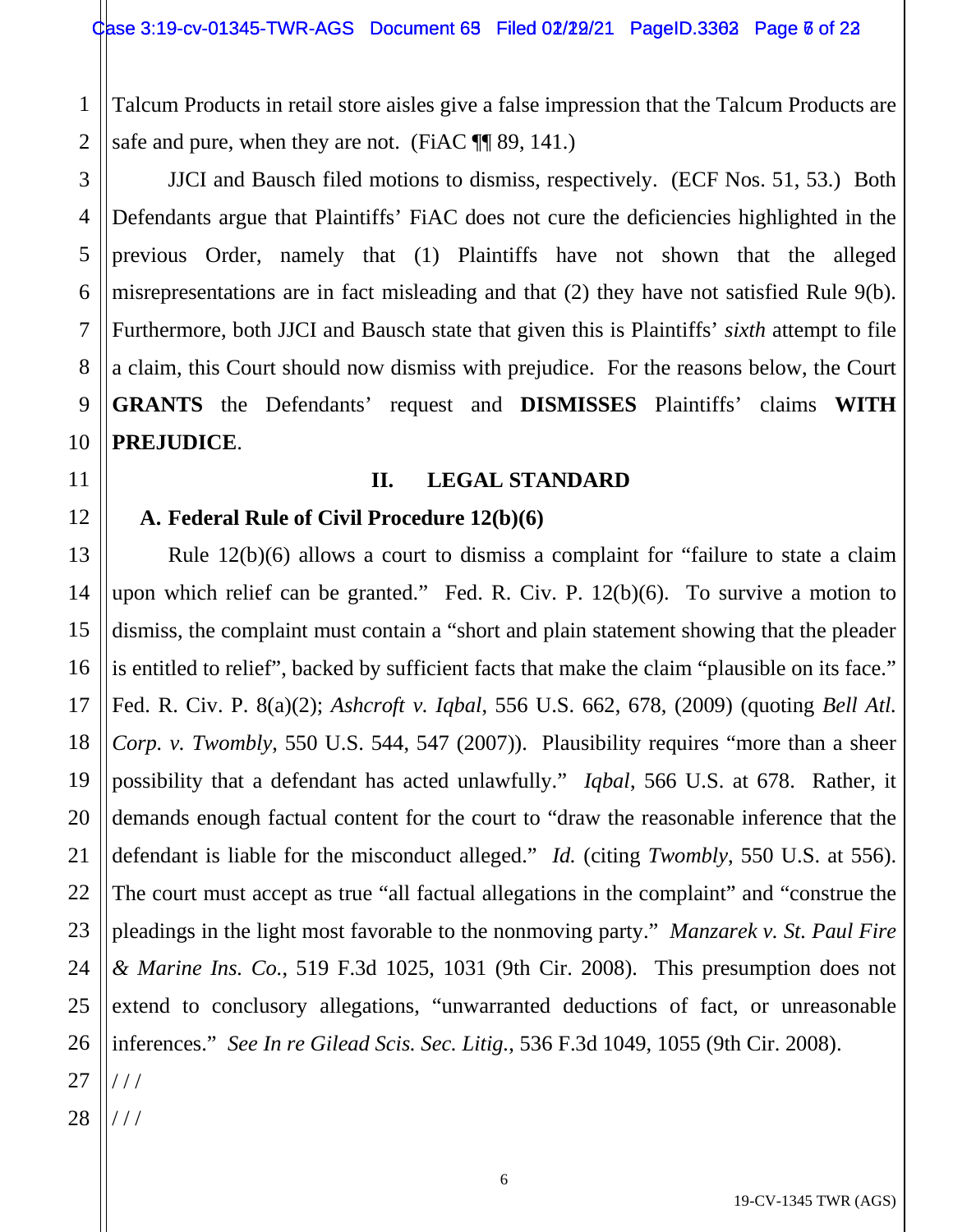## **B. Federal Rule of Civil Procedure 9(b)**

1

2

3

5

7

8

9

10

11

12

13

14

15

16

17

18

21

22

23

27

4 6 For claims based in fraud, Rule 9(b) applies and imposes a heightened pleading standard. *See Davidson v. Kimberly-Clark Corp.*, 889 F.3d 956, 964 (9th Cir. 2018). Under Rule 9(b), the plaintiff must state with "particularity the circumstances constituting the fraud or mistake." Fed. R. Civ. P. 9(b). This means that the plaintiff must state the "who, what, when, where, and how' of the misconduct charged." *Vess v. Ciba-Geigy Corp. USA*, 317 F.3d 1097, 1106 (9th Cir. 2003) (citation omitted). The plaintiff must also state "what is false or misleading about the purportedly fraudulent statement, and why it is false." *Davidson*, 889 F.3d at 964 (citations omitted). In cases involving more than one defendant, Rule 9(b) does not allow the plaintiff to "lump [the] multiple defendants together." *Swartz v. KPMG LLP*, 476 F.3d 756, 764–65 (9th Cir. 2007). Rather, the plaintiff must "differentiate their allegations" and "inform each defendant separately of the allegations surrounding his alleged participation in the fraud." *Id.* This ensures that each defendant has notice of their particular misconduct so that they can "defend against the charge and not just deny that they have done anything wrong." *Bly-Magee v. California*, 236 F.3d 1014, 1019 (9th Cir. 2001) (internal quotation marks and citation omitted).

## **C. UCL, FAL, and CLRA and the Reasonable Consumer Test**

19 20 24 25 26 28 Courts often analyze claims under the UCL, FAL, and CLRA together "because they share similar attributes." *In re Sony Gaming Networks & Customer Data Sec. Breach Litig.*, 996 F. Supp. 2d 942, 985 (S.D. Cal. 2014). California's UCL prohibits any "unlawful, unfair or fraudulent business act or practice." Cal. Bus. & Prof. Code § 17200. California's FAL prohibits any "unfair, deceptive, untrue or misleading advertising." Cal. Bus. & Prof. Code § 17500. Any FAL violation amounts to a UCL violation*. See Williams v. Gerber Prod. Co.*, 552 F.3d 934, 938 (9th Cir. 2008) (quoting *Kasky v. Nike, Inc.*, 45 P.3d 243, 250 (2002)). California's CLRA prohibits "unfair methods of competition and unfair or deceptive acts or practices." Cal. Civ. Code § 1770. Claims under all three of these statutes are subject to the "reasonable consumer test." *Williams*,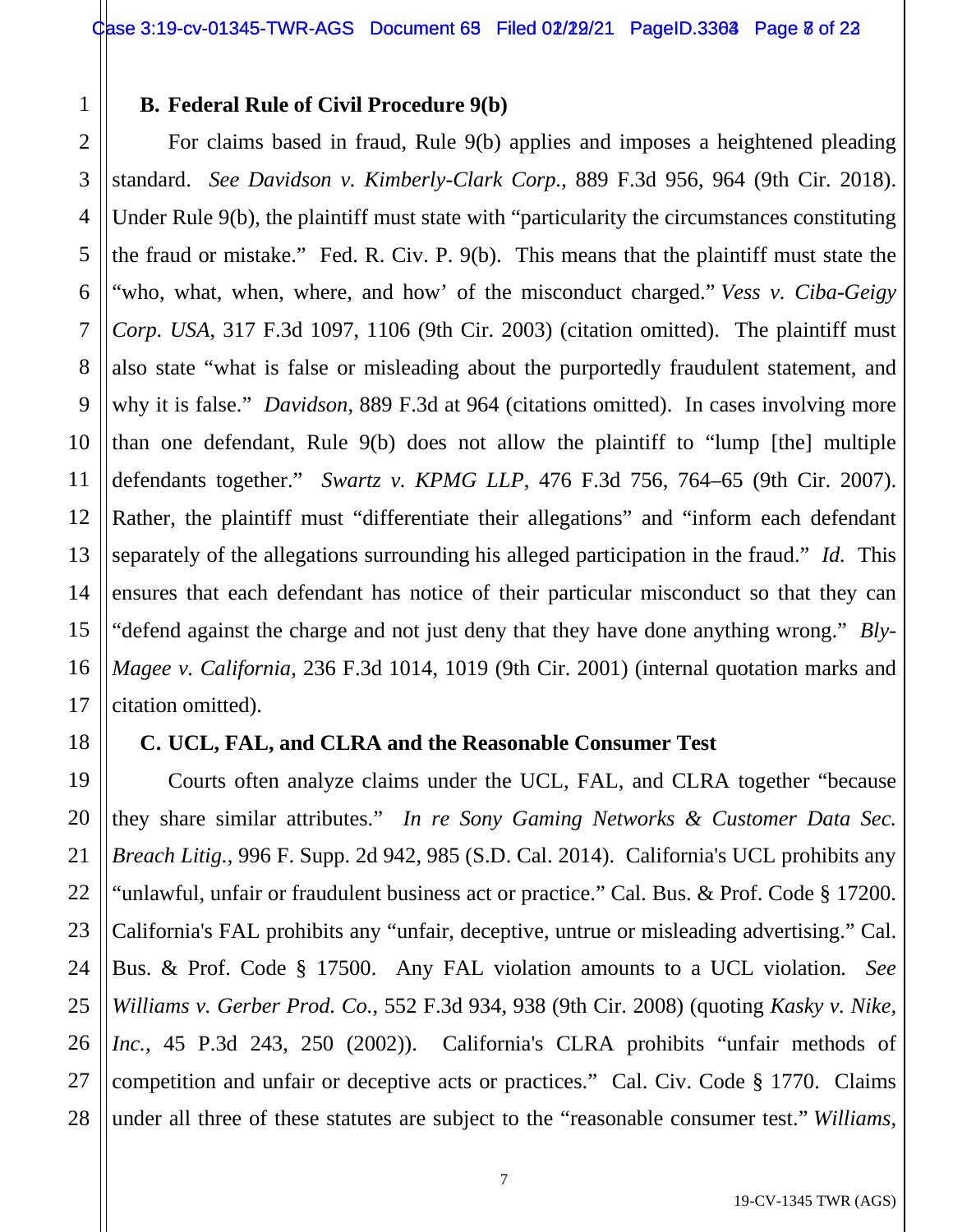1 2 3 4 5 6 7 8 552 F.3d at 938 (9th Cir. 2008) (citing *Freeman v. Time, Inc.*, 68 F.3d 285, 289 (9th Cir. 1995)). The reasonable consumer test requires a probability that a "significant portion of the general consuming public or of targeted consumers, acting reasonably in the circumstances, could be misled." *Ebner v. Fresh, Inc.*, 838 F.3d 958, 965 (9th Cir. 2016) (internal quotation marks omitted). Courts have dismissed cases under the reasonable consumer test only in select circumstances, particularly where the "alleged violations of the UCL, FAL, and CLRA are simply not plausible." *Ham v. Hain Celestial Grp., Inc.*, 70 F. Supp. 3d 1188, 1193 (N.D. Cal. 2014).

# **III. ANALYSIS**

Both JJCI and Bausch argue that this Court should dismiss the FiAC for (1) failing to show that the alleged misrepresentations are misleading and (2) failing to plead particularities and reliance under Rule 9(b). The Court must first analyze whether Plaintiffs meet Rule 9(b)'s pleading standard. *See Loomis v. Slendertone Distribution, Inc.*, 420 F. Supp. 3d 1046, 1079 (S.D. Cal. 2019) (stating that the court must first ensure whether "Plaintiff meets the Rule 9(b) threshold before assessing whether Plaintiff alleges sufficient facts to demonstrate a reasonable consumer would be deceived by the advertisements.").

# **A. Defendant JJCI**

9

10

11

12

13

14

15

16

17

18

19

20

21

22

23

24

Since Plaintiffs allege that JJCI made misleading representations about the Talcum Products, they effectively base their UCL, FAL, and CLRA claims in fraud. Thus, Rule 9(b) applies.1 *See Kearns v. Ford Motor Co.*, 567 F.3d 1120, 1125 (9th Cir. 2009). Here, Plaintiffs fall short of meeting Rule 9(b)'s standard for two reasons: (1) they do not plead "what" they actually viewed and read; and (2) they do not adequately plead reliance.

<sup>25</sup> 26 27 28 <sup>1</sup> In their Oppositions (ECF Nos. 56, 57), Plaintiffs argue that Rule 9(b) does not apply to their claims. Plaintiffs base this argument on *Moore v. Mars Petcare US, Inc.*, 966 F.3d 1007 (9th Cir. 2020). But this argument is unconvincing. As Defendants point out, the portion of the opinion that Plaintiffs rely on is dicta. (*See* ECF No. 58 at 7.) Further, *Moore* only contemplates a *possibility* that Rule 9(b) may not apply to certain claims under the UCL, FAL, and CLRA. *See Moore*, 966 F.3d at 1018, n. 11. Here, Plaintiffs have not shown that this possibility applies.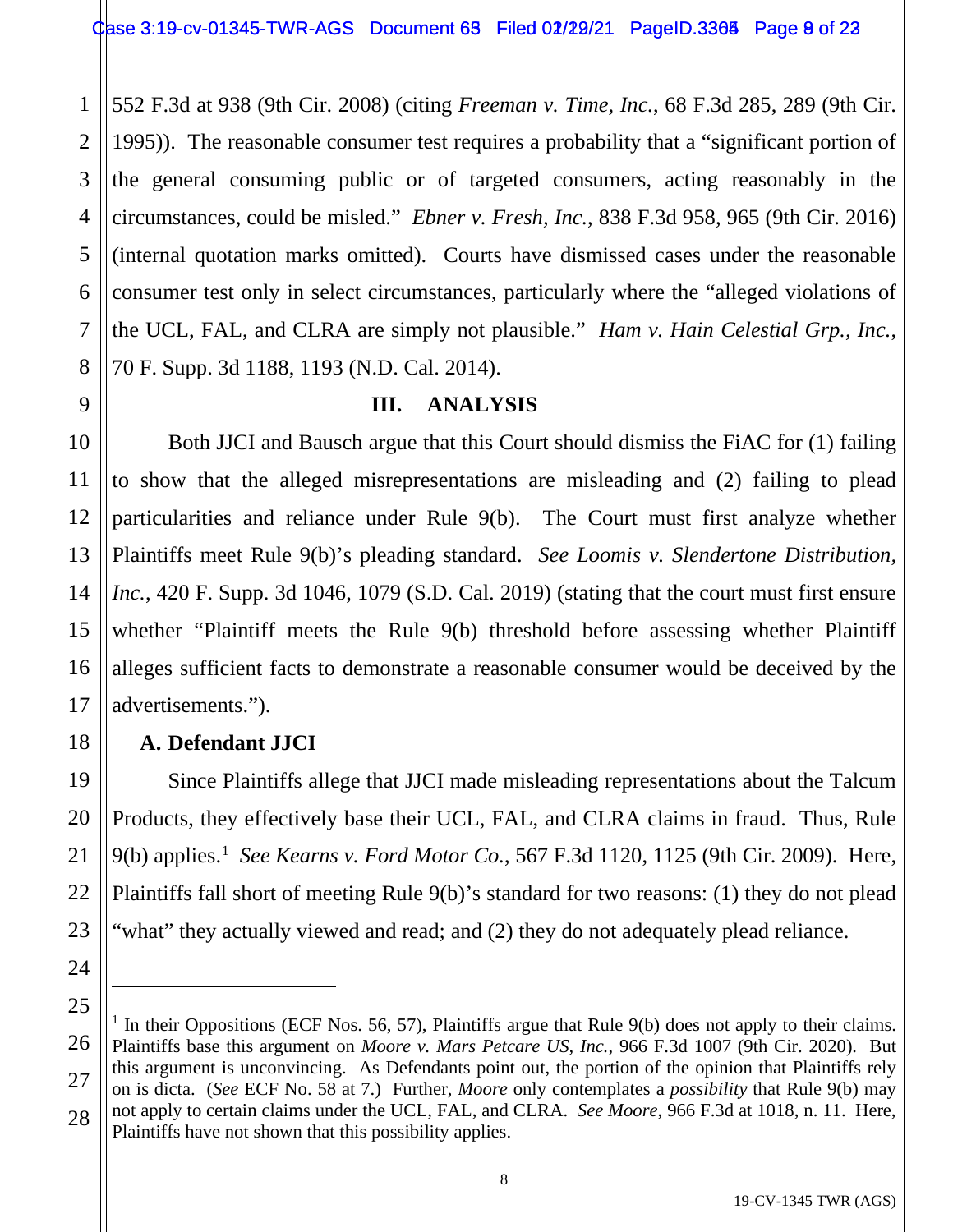1

2

3

4

5

6

7

8

9

10

11

12

23

27

### **1. Plaintiffs Do Not Satisfy Rule 9(b)'s Heightened Pleading Standard**

"In a deceptive advertising case, Rule 9(b) requires that the plaintiff(s) identify specific advertisements and promotional materials." *Janney v. Mills*, 944 F. Supp. 2d 806, 818 (N.D. Cal. 2013). Further, the plaintiff must allege what the "advertisements or other sales material specifically stated." *Kearns,* 567 F.3d at 1126 (9th Cir. 2009).

Throughout the FiAC, Plaintiffs fall short of this standard. Apart from a few exceptions, Plaintiffs do not allege the specific content of the advertisement they viewed. (*See* FiAC ¶¶ 93, 95, 96.) Instead, they only provide their own interpretation of the advertisements. For example, Plaintiffs state that they "viewed and relied upon the statements and advertisements made by Johnson & Johnson that the Talcum Products were pure." (*Id.* ¶ 93.) Further, Plaintiffs also state that they "viewed and saw the various advertisements by Johnson & Johnson touting the safety of the Talcum Products." (*Id.*

13 14 15 16 17 18 19 20 21 ¶ 95.) Neither of these claims—and others like it in the FiAC (*see id.* ¶¶ 94, 96, 109, 113–114)—identify *which specific advertisement* Plaintiffs relied on or *what the advertisement explicitly said*. Merely alleging that the advertisements stated that the Talcum Products were "pure," "safe," (*id.* ¶¶ 93, 95) or that they would keep you "fresh" and "odor free" (*id.* ¶¶ 113–114) without identifying the particular advertisement that Plaintiffs viewed does not satisfy Rule 9(b). *See Tabler v. Panera LLC*, No. 19-CV-01646-LHK, 2020 WL 3544988, at \*7 (N.D. Cal. June 30, 2020) (finding that the plaintiff does not satisfy Rule 9(b) because she fails to identify which specific advertisements that she "actually saw and relied upon" in making her purchase).

22 24 25 26 28 The same applies to Plaintiffs' claims that JJCI marketed the Talcum Products as the "#1 Choice for Hospitals" and "#1 Choice for Adults." (*See, e.g.*, FiAC ¶ 87.) The FiAC contains only one advertisement that made these statements. (*See id.*, Ex. I.) But as JJCI notes, this advertisement does not concern the Talcum Products at all. Thus, with respect to the Talcum Products specifically, Plaintiffs do not identify which advertisement they viewed that contained the slogans "#1 Choice for Hospitals" and "#1 / / /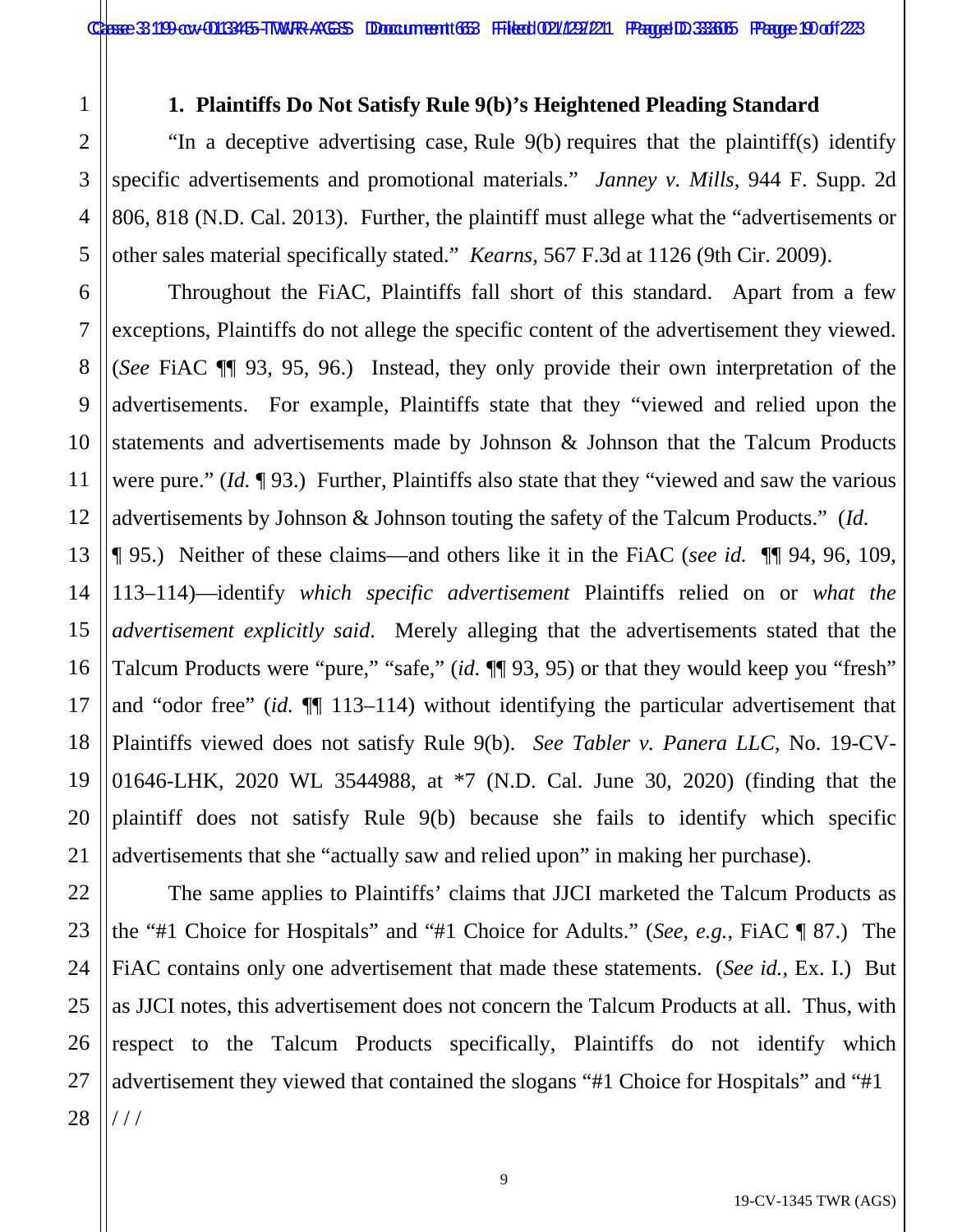1 2 Choice for Adults." For this reason, Plaintiffs' claim falls short of satisfying Rule 9(b)'s standard.

## **2. Reliance**

3

5

7

8

9

11

12

13

14

15

16

17

18

19

20

21

22

23

24

25

4 6 10 To the extent Plaintiffs identify specific misrepresentations and advertisements that JJCI made, they must also allege that they viewed, read, and relied on them. "Plaintiffs alleging claims under the FAL and UCL are required to plead and prove actual reliance on the misrepresentations or omissions at issue." *Great Pac. Sec. v. Barclays Capital, Inc.*, 743 F. App'x 780, 783 (9th Cir. 2018) (*citing Kwikset Corp. v. Superior Court*, 246 P.3d 877 (2011)). Plaintiffs must also plead actual reliance for fraud-based claims under the CLRA. *See Ehrlich v. BMW of N. Am., LLC*, 801 F. Supp. 2d 908, 919 (C.D. Cal. 2010).

Plaintiffs list several specific statements that JJCI made in the relevant time period. In particular, Plaintiffs list the following statements placed on the labels of JJCI's Baby Powder bottles:

- "For over 125 years Johnson's formulas have been specially designed for baby's unique and delicate skin."
- "Great for kids and adults too!"
- "Hypoallergenic & tested with dermatologists"
- "We love babies. Johnson's Baby Powder leaves skin feeling delicately soft and dry while providing soothing relief (FiAC  $\P$  97.)

Plaintiffs also allege that JJCI represented the Talcum Products as "pure," "most pure," (*id.* ¶¶ 84, 94, Ex. T) and used phrases in their marketing such as "choose gentle," and "for the most delicate days of life."2 (*Id.* ¶ 90.)

<sup>26</sup> 27 28 <sup>2</sup> Plaintiffs state that JJCI represented its Talcum Products as the "#1 Choice for Hospitals" and the "#1 Choice for Parents." But Plaintiffs do not identify which particular advertisement they viewed that makes this claim. Apart from citing an advertisement that does not concern the Talcum Products at all (*see* FiAC ¶ 87, Ex. I), Plaintiffs do not point to any other advertisement where JJCI used these slogans in marketing the Talcum Products.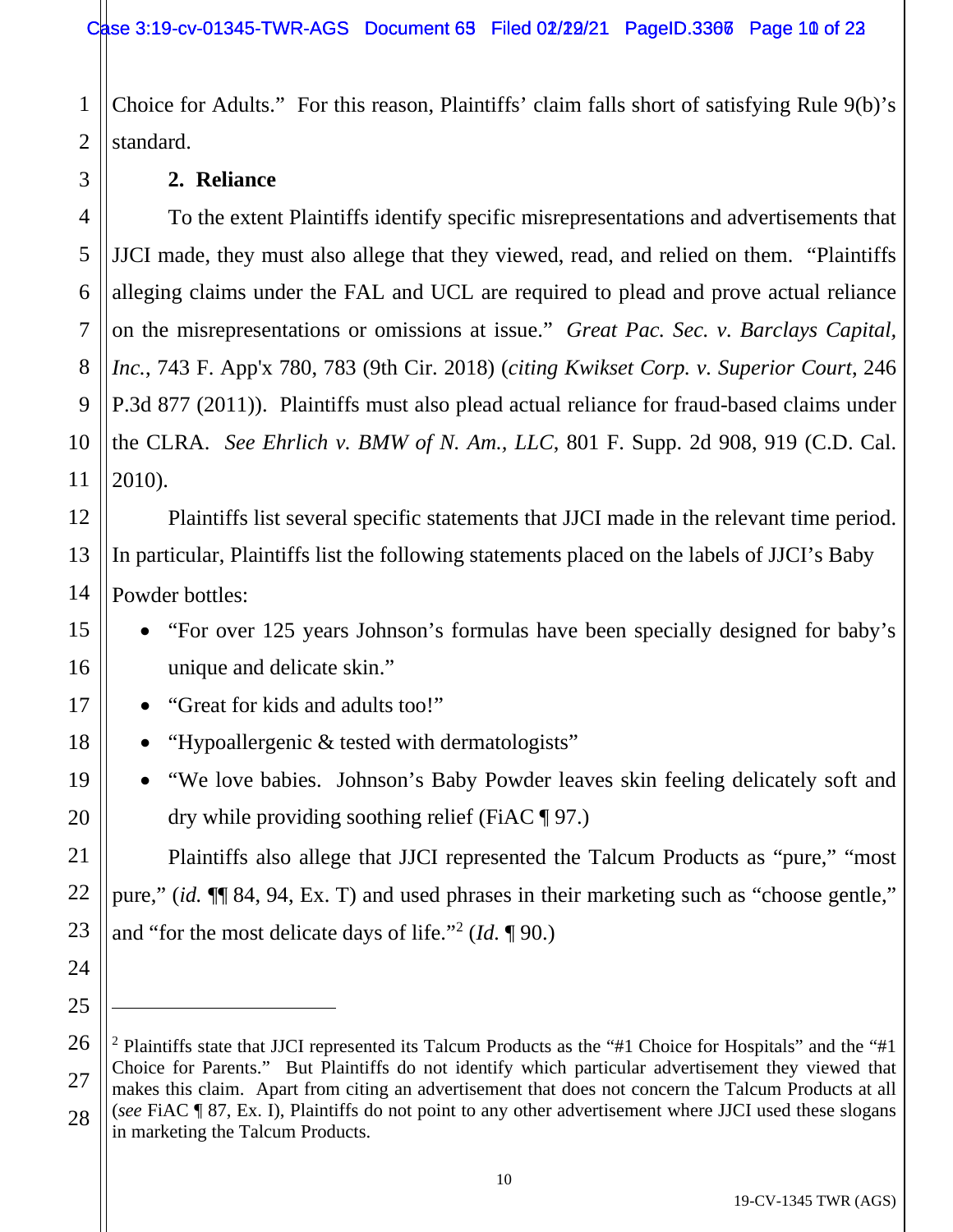1

2

3

5

7

8

9

10

11

12

13

14

15

16

17

18

19

4 6 Here, although Plaintiffs specifically identify the alleged misrepresentation by JJCI, Plaintiffs do not allege that they relied on these misrepresentations. (*See id.* ¶¶ 84, 90, 97.) The same applies to Plaintiffs' claims that JJCI made misleading statements about the Talcum Products on webpages and social media. (*Id.* ¶¶ 91–92, 109.) Plaintiffs fail to allege that they viewed or relied on these statements at all. *See Beecher v. Google N. Am. Inc.*, No. 18-CV-00753-BLF, 2018 WL 4904914, at \*2 (N.D. Cal. Oct. 9, 2018) (holding that the plaintiff falls short of meeting Rule 9(b)'s standards because he fails to allege that he "viewed Google's alleged misrepresentations, much less that he relied on those misstatements.").

To the extent Plaintiffs allege reliance, their claims fall short of Rule 9(b) for the same reason noted above: they fail to identify *which particular advertisement* they relied on. For example, Plaintiffs state that they relied on JJCI's representations that the Baby Powder was "pure," "the most pure," and the #1 Choice for Hospitals." (FiAC  $\P$  10, 94– 95) without specifying *which* advertisement actually induced their reliance. The same applies to the series of advertisements and representations that Plaintiffs provide. (*See*  FIAC, Ex. L–X.) Merely supplying a list of advertisements and the misleading statements that JJCI made does not show which specific advertisement or statement that Plaintiffs actually saw. Thus, these claims fall short of the specificity required by Rule 9(b).

20 21 22 23 24 25 26 27 28 In their Opposition, Plaintiffs argue that they have satisfied the reliance requirement because they alleged that they were "convinced that the Talcum Products were safe for use *based on the affirmative statements made on the bottles of the Baby Powder*." (FiAC ¶ 113) (emphasis added). But this does not save their claims. Here, to the extent that this statement suggests reliance, Plaintiffs do not identify *which* affirmative misrepresentation on the Baby Powder bottle they relied on. *See Tabler v. Panera LLC*, No. 19-CV-01646-LHK, 2020 WL 3544988, at \*8 (N.D. Cal. June 30, 2020) (stating that, although Plaintiff list a "*range* of representative advertisements that she alleges to be misleading," she provides "no indication of *which statements*, if any,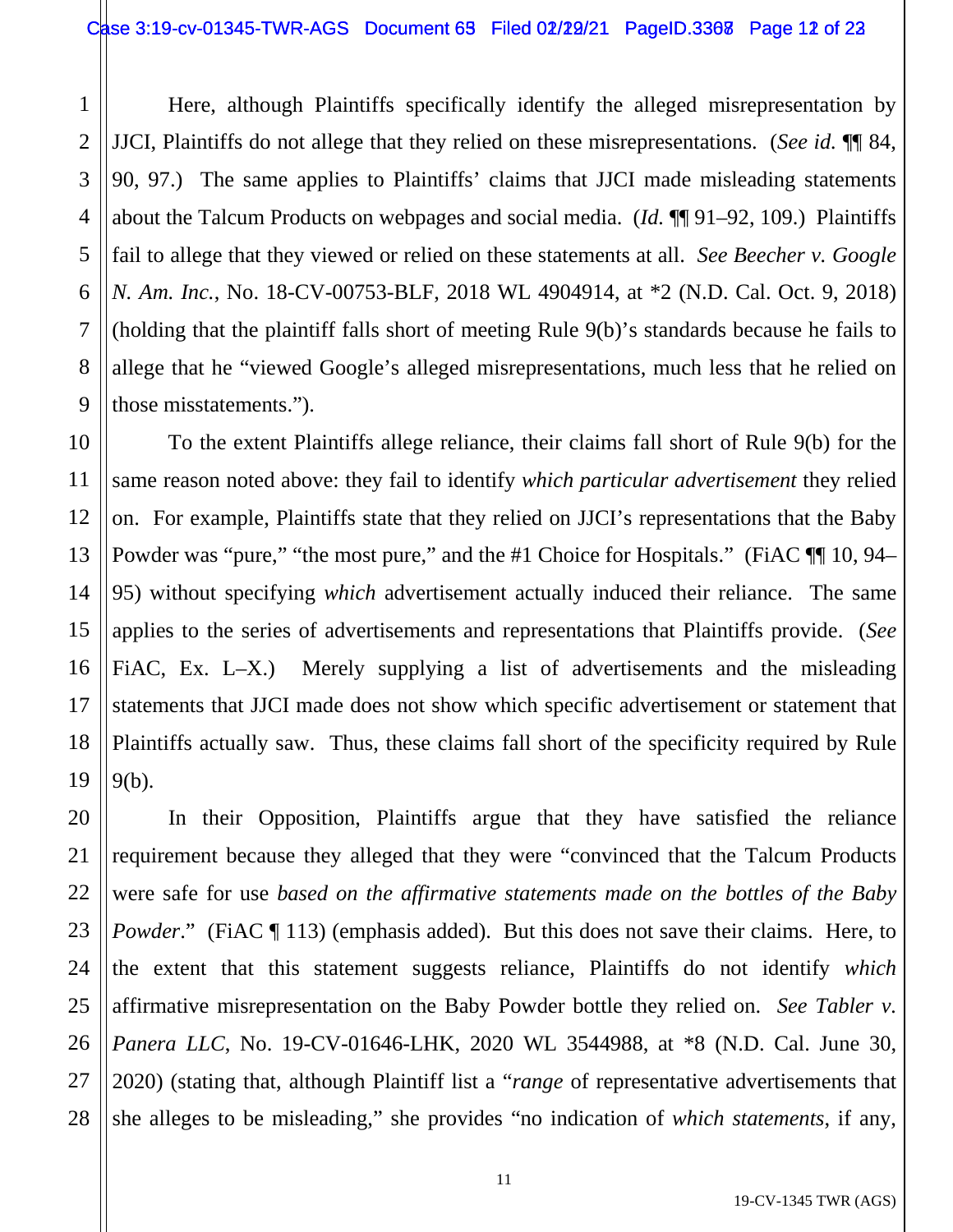#### Case 3:19-cv-01345-TWR-AGS Document 63 Filed 02/22/21 PageID.3369 Page 12 of 22

1 2 3 4 5 6 7 8 9 10 11 12 13 14 15 16 Plaintiff *herself* relied upon before purchasing the unspecified Products.") (emphasis added); *see also In re Arris Cable Modem Consumer Litig.*, No. 17-CV-01834-LHK, 2018 WL 288085, at \*8 (N.D. Cal. Jan. 4, 2018) (stating that plaintiff does not satisfy Rule 9(b) when the plaintiff "generally identifies allegedly misleading statements but fails to specify *which* statements the plaintiff actually saw and relied upon.") (emphasis added). Further, all of these representations concern whether the Talcum Products are safe to use. And as Defendants argue, Plaintiffs have not carried their burden of showing that the Talcum Products are unsafe. First, Plaintiffs have not shown that the Talcum Products contain unsafe *levels* of contaminants, as Judge Sabraw noted in his order. Second, in terms of inhalation risks, JJCI posted clear warning labels on their products, which as a qualifier, can "ameliorate any tendency . . . to mislead."<sup>3</sup> *Moore v. Mars Petcare US, Inc.*, 966 F.3d 1007, 1017 (9th Cir. 2020). And third, as JJCI argues, Plaintiffs have not adequately shown how cellular inflammation and oxidative stress are harmful. (*See* ECF No. 58 at 2, 6.) Thus, Plaintiffs fall short of Rule 9(b) on two fronts: they fail to allege the particularities that Rule 9(b) requires, and they fail to show how these representations are false or misleading.

17 18 19 20 21 22 23 24 25 Plaintiffs also state that they viewed and relied on television advertisements that ran during the Class Period. (FiAC  $\parallel$  96.) Here, Plaintiffs identify the specific advertisements at issue and allege that they relied on them. Nonetheless, Plaintiffs fall short—not under Rule 9(b), but rather under the reasonable consumer test. As JJCI notes, two of the advertisements that Plaintiffs specify— "Your Whole Life" and "Gentle is Everything"—do not state anything about Talcum Products. The third advertisement was aired by a third party—not by JJCI. Thus, even if Plaintiffs allege that they relied on these specific advertisements, their reliance was unreasonable. To be sure, although courts typically defer ruling on the reasonable consumer test at the motion to dismiss

<sup>27</sup> 28  $3$  All of the cases that Plaintiffs cite are distinguishable because they concern warning labels either written in fine print or placed inconspicuously on the product where consumers would not likely check. (*See* ECF No. 56 at 9.)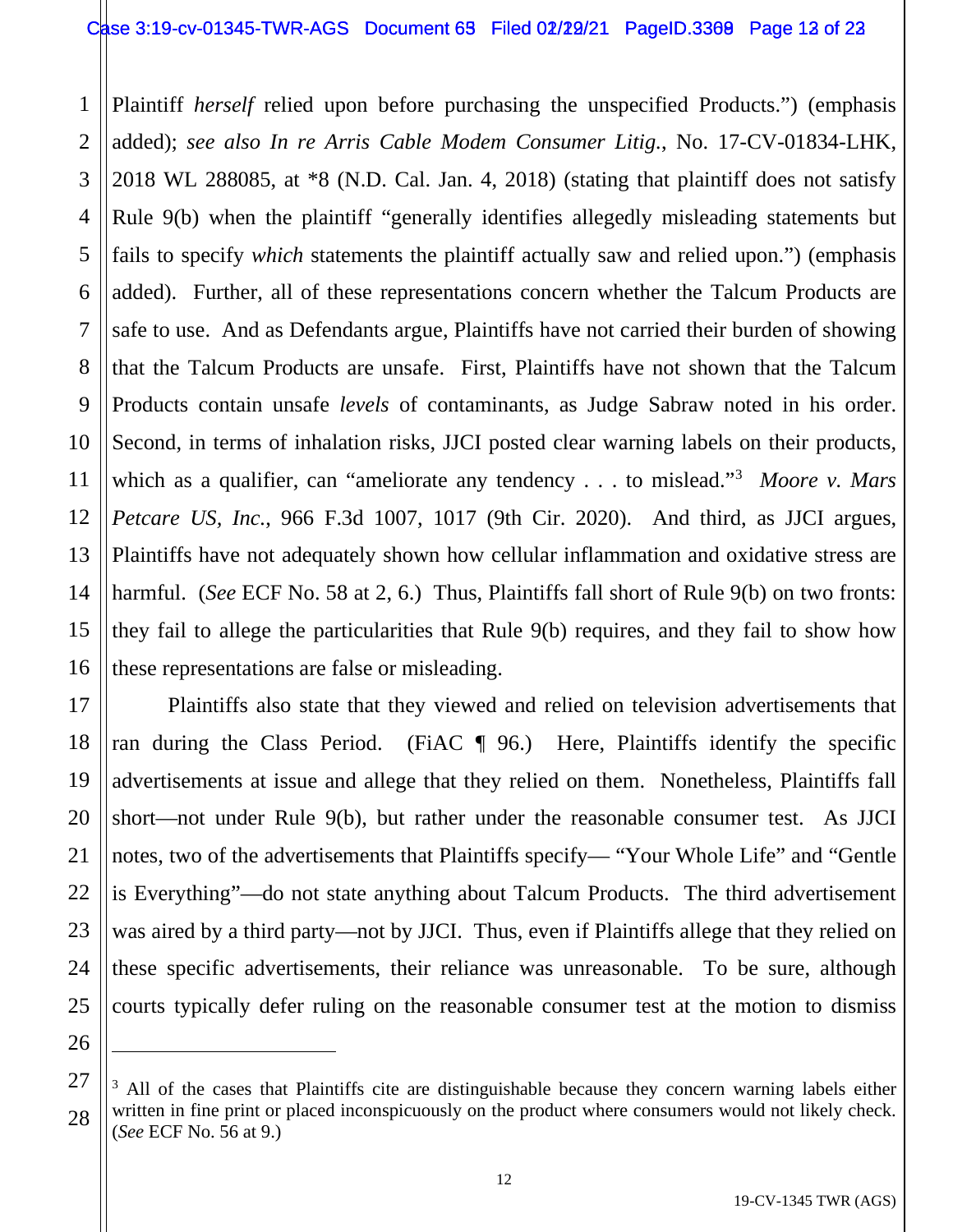1 2 3 4 stage, they *have* dismissed cases when it seems plain that no reasonable consumer would view the advertisement and be misled in the manner that plaintiffs allege. For example, in *Werbel ex rel. v. Pepsico, Inc.*, 2010 WL 2673860, at \*3 (N.D. Cal. July 2, 2010), the court held that no reasonable consumer would be misled into believing that the cereal, "Cap'n Crunch," derives any nutritional value from berries. The court noted that there were "no representations that the Crunch Berries [were] derived from real fruit nor [were] there any depictions of any fruit on the cereal box." *Id.* Similarly, the television advertisements that Plaintiffs identify here make no representations about the Talcum Products at all. Indeed, they do not even feature the Talcum Products. Thus, Plaintiffs' claim that they relied on these two television advertisements to make inferences about the Talcum Products does not pass the reasonable consumer test.

## **3.** *In re Tobacco II* **Exception Does Not Apply**

Plaintiffs try to overcome these shortcomings by alleging that the *In re Tobacco II*  exception applies. It does not. In *In re Tobacco II,* the plaintiffs alleged that cigarette manufacturers had conducted a "decades-long campaign of deceptive advertising and misleading statements about the addictive nature of nicotine and the relationship between tobacco use and disease." 207 P.3d 20, 25 (2009). The California Supreme Court held that when a plaintiff alleges "exposure to a long-term advertising campaign," the plaintiff does not have to plead with an "unrealistic degree of specificity that the plaintiff relied on particular advertisements or statements." *Id.* at 40. In this way, the *In re Tobacco II* exception is narrow. *See Kane v. Chobani, Inc.*, No. 12-CV-02425-LHK, 2013 WL 5289253, at \*9 (N.D. Cal. Sept. 19, 2013); *see also Haskins v. Symantec Corp.*, No. 13- CV-01834-JST, 2013 WL 6234610, at \*5 (N.D. Cal. Dec. 2, 2013). Plaintiffs can assert the *In re Tobacco II* exception only when "the plaintiff has been exposed to numerous advertisements over a period of decades." *Kane*, 2013 WL 5289253, at \*9 (N.D. Cal. Sept. 19, 2013). Plaintiffs who have never been exposed to an alleged misleading advertising campaign cannot rely on the *In re Tobacco II* exception. *Id.* (citing *Pfizer Inc. v. Superior Court*, 105 Cal. Rptr. 3d 795, 803 (2010)). And although Plaintiffs do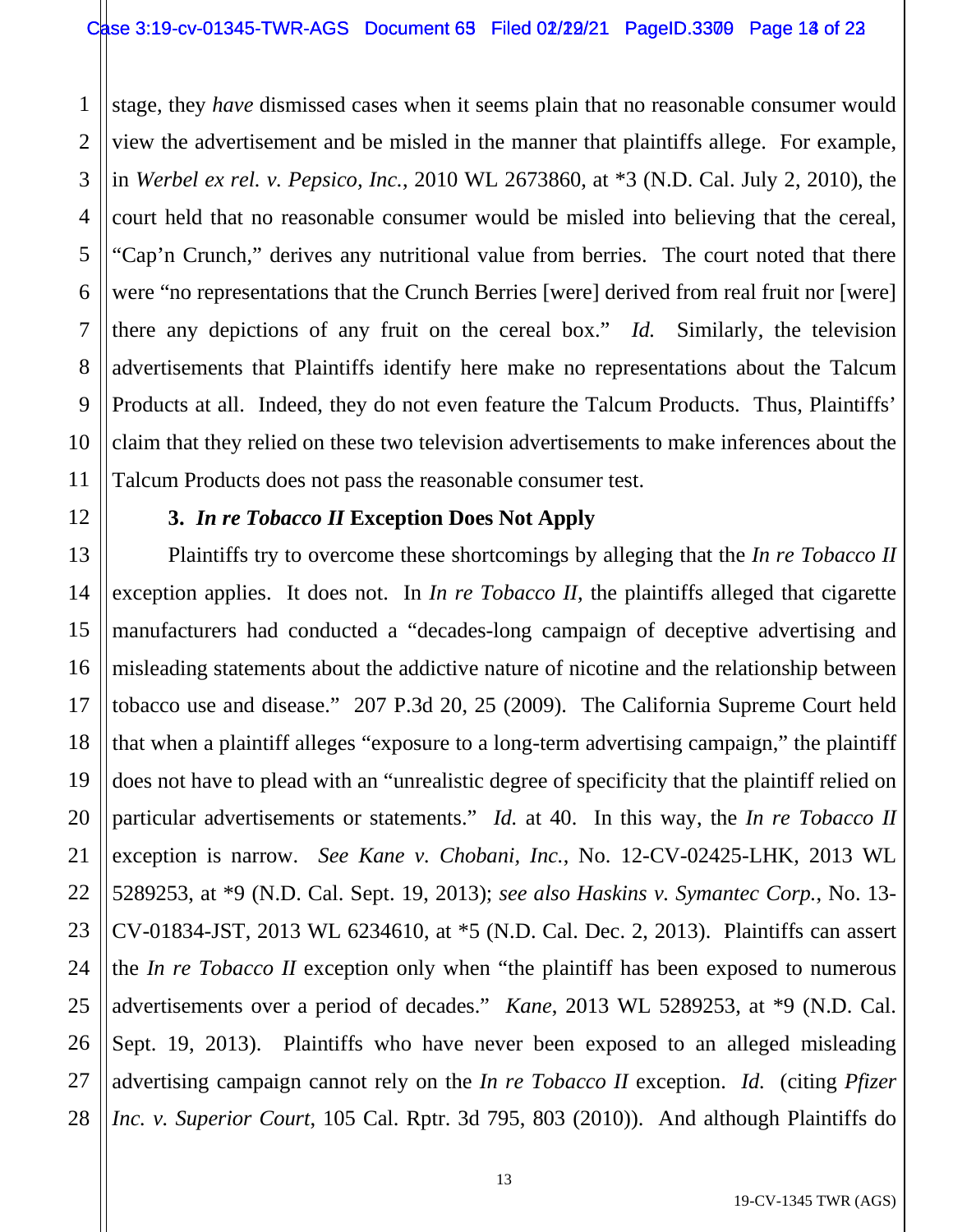1 2 3 not have to allege a specific advertisement that they relied on, they must still allege that they viewed and relied on the marketing campaign. *See In re Tobacco II Cases*, 207 P.3d at 40–41 (2009).

4 5 6 7 8 9 10 11 12 13 14 15 16 17 18 19 20 Plaintiffs' claims do not fall within this narrow exception. First, Plaintiffs fail to establish a "long-term marketing campaign" during the relevant class period. Plaintiffs allege a combination of advertisements that either (1) predate their purchase by *years*, (2) have nothing to do with the Talcum Products, or (3) were published or aired during the relevant period but which Plaintiffs never viewed. In particular, many advertisements alleged in the FiAC ran between the 1970s and 1990s. (*See* FiAC ¶¶ 81–82, 84.) Others, as JJCI notes, aired in foreign markets. (*Id.* ¶ 83.) This stands in contrast to *Opperman v. Path, Inc.*, 84 F. Supp. 3d 962, 979 (N.D. Cal. 2015), where the court found that plaintiffs had adequately alleged a pervasive and extensive advertising campaign in part because they had (1) provided in their complaint examples of the extensive marketing campaign during the relevant period that spanned eighteen pages and (2) attached advertisements that were representative of the marketing at issue. Here, Plaintiffs attach (1) certain "press releases … that an average consumer would be unlikely to read," *Haskins v. Symantec Corp.*, No. 13-CV-01834-JST, 2014 WL 2450996, at \*2 (N.D. Cal. June 2, 2014), (2) news articles, (3) advertisements that do not concern the Talcum Products, and (4) online webpages and social media posts that Plaintiffs do not allege that they read, viewed, or relied on. (*See generally* FiAC, Ex. H–K, L–X.)

21 22 23 24 25 26 27 28 Second, Plaintiffs only state in conclusory terms that they actually "viewed," "relied on" and were "exposed" to the marketing campaign. For example, Plaintiffs state, "[r]elying upon these representations for the past 50 years . . . Plaintiffs and the Class Members purchased the Talcum Products, believing they were safe." (FiAC ¶ 10.) Plaintiffs also state that "[a]fter being exposed to such misrepresentations by Defendants for decades, Plaintiffs . . . continuously purchased the Talcum Products from Defendants." (*Id.*  $\P$  113, 114.) None of these statements allege enough details to establish that the *In re Tobacco II* exception applies. Although granular details are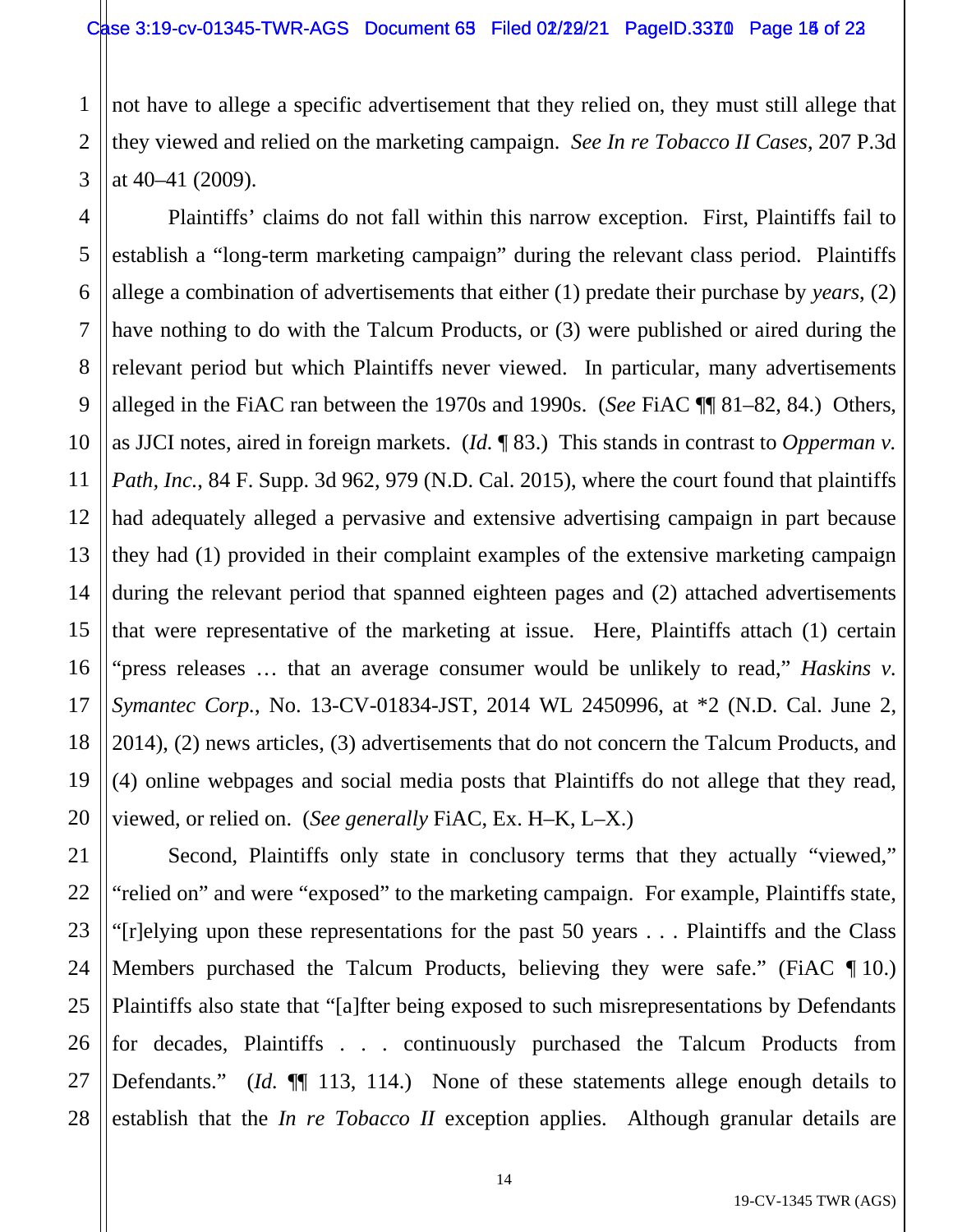#### Case 3:19-cv-01345-TWR-AGS Document  $65$  Filed 02/22/21 PageID.3372 Page 15 of 23

1 2 3 4 5 6 7 8 9 10 11 12 unnecessary, courts have held that these types of conclusory statements fall short in establishing the *In re Tobacco II* exception. *See In re Anthem, Inc. Data Breach Litig.*, No. 15-MD-02617-LHK, 2016 WL 3029783, at \*37 (N.D. Cal. May 27, 2016) (stating that out of the 300 pages in the Second Amended Complaint, plaintiffs do not satisfy *In re Tobacco II* because they only allege a single, conclusory sentence that refers to reliance: "In reliance upon [Defendants' negligent] misrepresentations, Plaintiffs … purchased insurance or health benefits services from Defendants."); *see also Opperman v. Path, Inc.*, 84 F. Supp. 3d 962, 978 (N.D. Cal. 2015) (noting that the "single and bare allegation that [p]laintiffs viewed Apple's website, saw in-store advertisements, and/or [were] aware of Apple's representations regarding the safety and security of the iDevices prior to purchasing their own iDevices" does not establish the *In re Tobacco II* exception) (internal quotation marks omitted).

14 16 20 Plaintiffs respond unconvincingly. In their Opposition, Plaintiffs state that they sufficiently show that *In re Tobacco II* applies because they provide "specific examples of Defendants' marketing both within the four-year class period, and prior to the Class Period." (ECF No. 56 at 18.) But the paragraphs that Plaintiffs cite do not specify *when* or *how* Plaintiffs were exposed to these advertisements. (*See generally* FiAC ¶¶ 77–114.) Merely stating in conclusory fashion that they were exposed to Defendants' marketing campaign "for decades" or that Plaintiffs "viewed and read" Defendants' misrepresentations is not enough. *See Opperman v. Path,* 84 F. Supp. 3d 962, 982 (N.D. Cal. 2015) (stating that the plaintiffs' failure to "allege specific dates, or even timeframes, during which they were exposed to the [marketing] campaign" weighed against finding that the plaintiffs' claims were "sufficient under *Tobacco II*.").

13

15

17

18

19

21

22

23

24

25

26

27

28

# **4. Plaintiffs' Argument that JJCI Can Be Liable for the Mere Sale of the Talcum Products is Foreclosed**

Lastly, Plaintiffs state that the mere sale of the Talcum Products by JJCI constitutes a deceptive act. (FiAC  $\P$  112.) In other words, independent of any fraudulent misrepresentation in its advertising, selling the Talcum Products in retail stores *alone*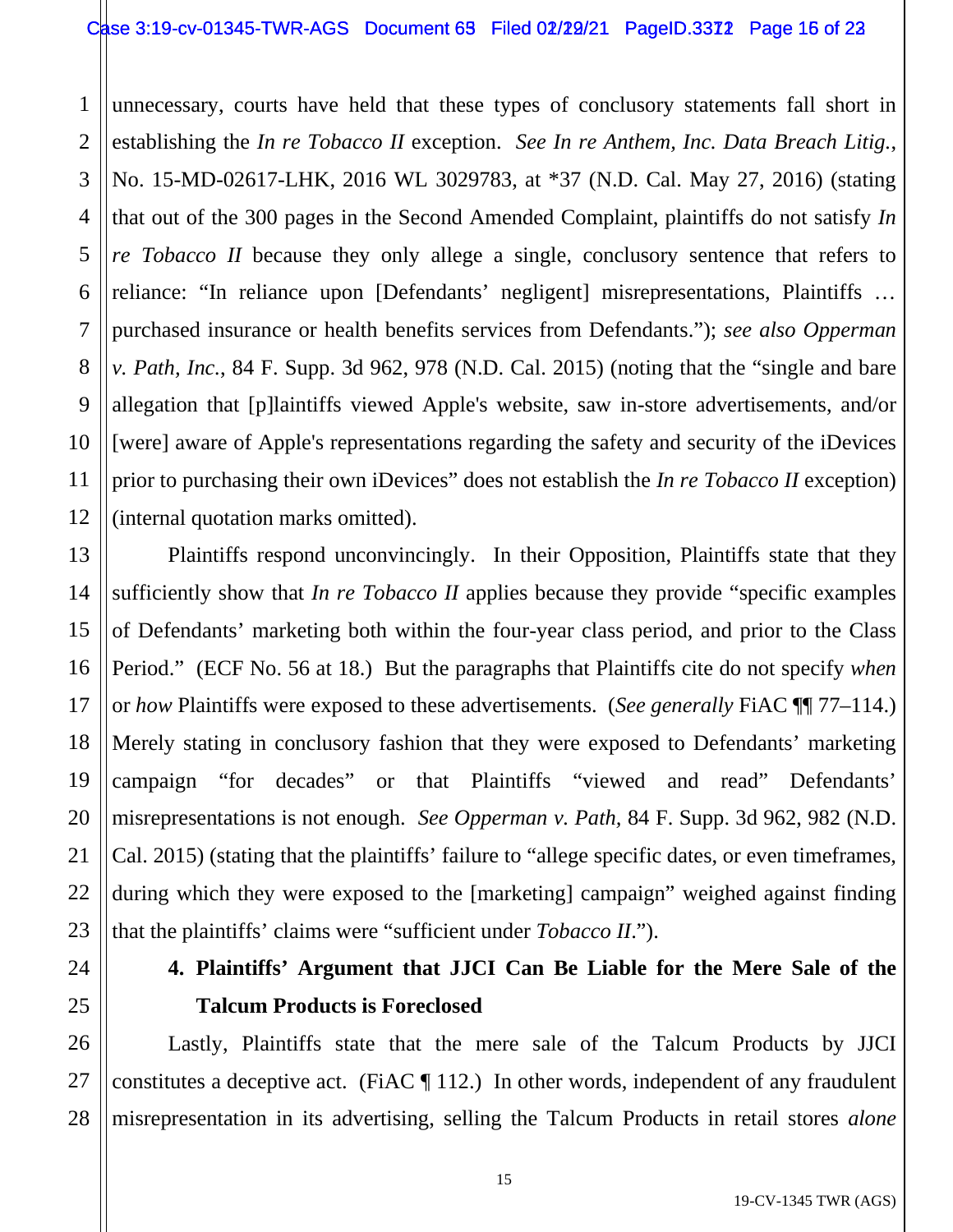1 2 constitutes the deceptive act that misled consumers into thinking that the products were safe, when they were not.

3 4 5 6 7 8 9 10 11 12 13 14 15 16 17 Plaintiffs lack adequate support in making this claim, and the cases they rely on do not help. As Plaintiffs themselves explain, the defendants in each of the cases they cite were allegedly liable because they *failed to disclose material information* about their products. *That* is what made the mere act of selling their product a deceptive act. For example, *Daniel v. Ford Motor Co.*, 806 F.3d 1217, 1225–126 (9th Cir. 2015) concerned Ford's failure to disclose an alleged defect in their Ford Focus vehicles. In *Collins v. eMachines, Inc.*, 134 Cal. Rptr. 3d 588, 592–93, 596 (2011), the plaintiffs sued—and the court found liability—based on a fraudulent concealment theory. And contrary to Plaintiffs' argument, *Mirkin v. Wasserman*, 858 P.2d 568 (1993) does not support the claim that courts "routinely" hold that the mere sale of a product constitutes a deceptive act. (ECF No. 56 at 10.) Rather, the court expressly rejected that argument in the context of stock markets. *See id.* at 584. All of the other cases that Plaintiffs cite do not support their claims at all. *See Steroid Hormone Prod. Cases*, 104 Cal. Rptr. 3d 329 (2010); *All. Mortg. Co. v. Rothwell*, 900 P.2d 601 (1995); *Engalla v. Permanente Med. Grp., Inc.*, 938 P.2d 903 (1997).

18 19 20 21 22 23 24 25 26 27 28 As Judge Sabraw held, Plaintiffs may not base their UCL, FAL, and CLRA claims on Defendants' failure to disclose. (ECF No. 41 at 12.) Proposition 65 foreclosed that argument. (*Id.*) Thus, Plaintiffs may not rely on the cases cited above to argue that the mere sale of the Talcum Products by JJCI constitutes a deceptive act that gives rise to liability. The Court also finds unconvincing Plaintiffs' claim that JJCI's placement of its Baby Powder next to other JJCI baby products or in the baby product aisles at retail stores was deceptive. Plaintiffs argue that JJCI's product placement gave the impression that its Baby Powder were safe and pure, or appropriate for use on babies, when they were not. (FiAC ¶ 89). But here, and as noted above, Plaintiffs have not first shown that JJCI's Baby Powder are in fact *unsafe*, as instructed by Judge Sabraw and required under Rule 9(b). This is critical. Without sufficiently showing that the product is unsafe,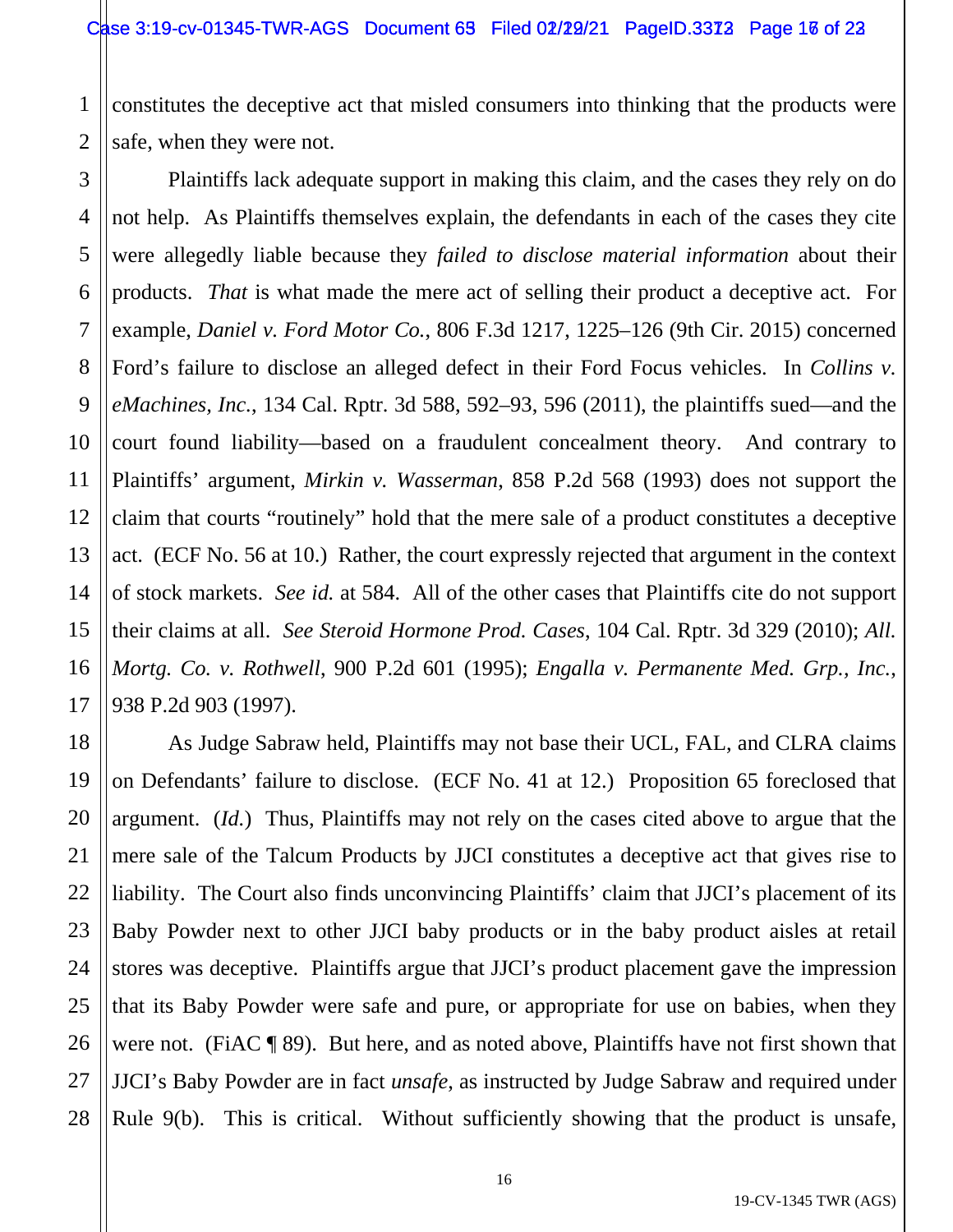#### Case 3:19-cv-01345-TWR-AGS Document 63 Filed 02/22/21 PageID.3373 Page 18 of 23

1 2 3 4 5 6 7 8 9 10 11 12 13 Plaintiffs cannot establish anything deceptive or misleading about JJCI's product placement. Further, with respect to Plaintiffs' claim that JJCI placed its Baby Powder next to other JJCI baby products to give the impression that it was "safe" and "pure," Plaintiffs fail to rule out other reasons that JJCI might have had for this product arrangement. For example, JJCI might have wanted to place its baby products together including its Baby Powder—to distinguish them from other manufacturers' products. *See Cheslow v. Ghiradelli Chocolate Co.*, No. 19-cv-7467-PJH (N.D. Cal. April 08, 2020) (noting that the "ultimate impact" of the allegedly deceptive product placement is unclear because the products could have been organized and placed together for being "made by the same manufacturer" and thus "grouped together to distinguish from products made by other manufacturers"—not for some allegedly deceptive purpose). Here, without more facts, Plaintiffs have not adequately shown that their interpretation of JJCI's product placement meets the plausibility standard to survive a motion to dismiss.

As evident from the discussion above, Plaintiffs fail to satisfy Rule 9(b)'s pleading standard. In particular, they (1) fail to allege the specific misrepresentation that they viewed and relied on, and (2) they fail to establish that JJCI engaged in an extensive, long-term marketing campaign. The Court therefore **GRANTS** JJCI's motion to dismiss.

## **A. Defendant Bausch**

14

15

16

17

18

19

20

21

22

23

24

25

27

Plaintiffs' claims against Bausch also fall short of Rule 9(b). In particular, Plaintiffs continue to lump JJCI and Bausch together without identifying the specific statements that Bausch made during the class period—and critically, after Bausch purchased the STS product line. Also, Plaintiffs do not adequately plead the particularities that Rule 9(b) requires. For these reasons, the Court **GRANTS** Bausch's motion to dismiss.4

<sup>26</sup> 28 <sup>4</sup> Plaintiffs also argue that the mere sale of the STS product by Bausch constitutes a deceptive act. (ECF No. 57 at 9–10.) This theory is not viable for the same reason that it fell short against JJCI. Further, because Bausch never placed its STS product in retail stores' baby product aisles, Plaintiffs' claim against Bausch on this ground is unavailing.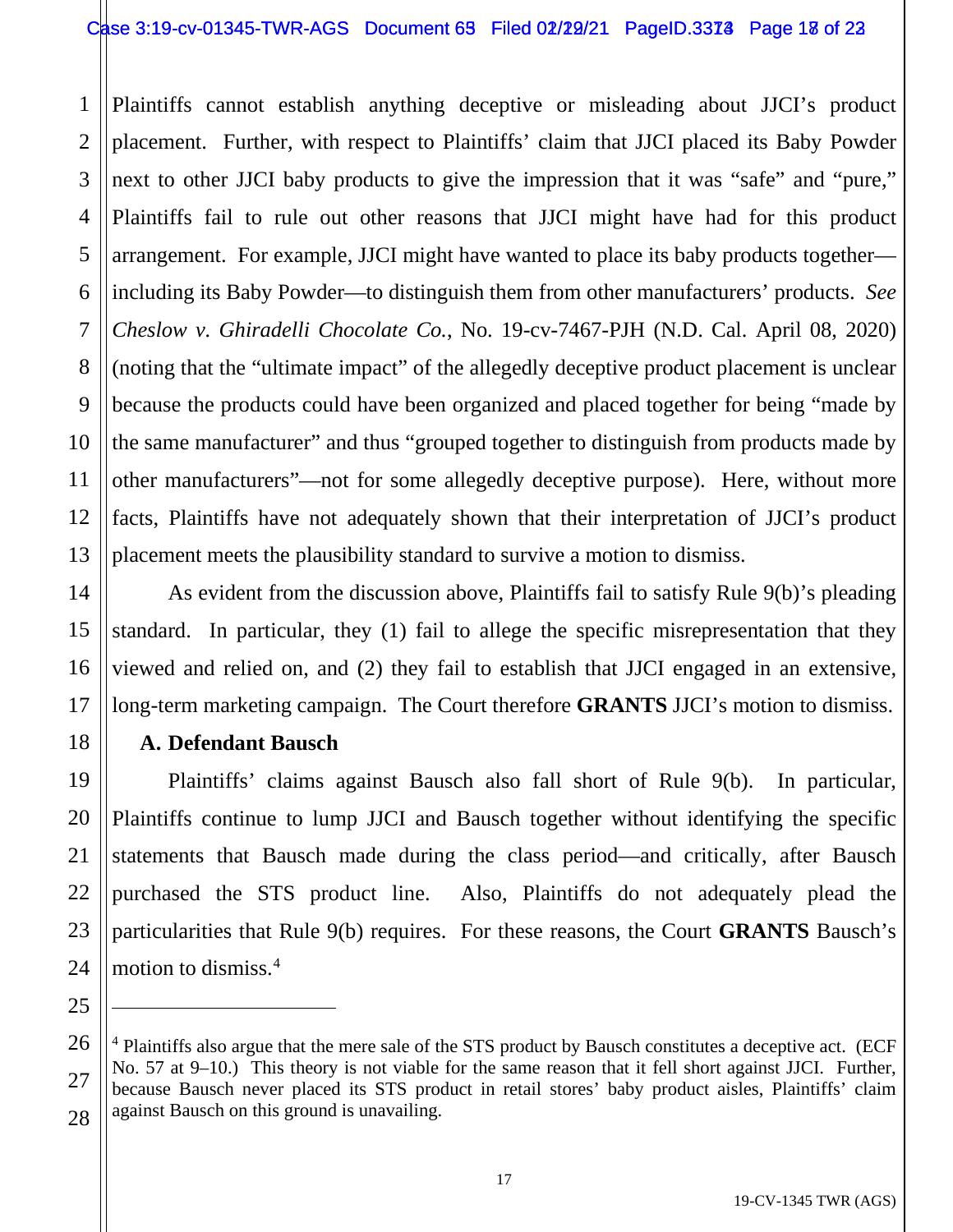# **1. Lumping**

As noted above, Rule 9(b) does not allow the lumping of multiple defendants. *See Destfino v. Reisewig*, 650 F.3d 952, 958 (9th Cir. 2011). Since Rule 9(b) aims to give fair notice to each defendant of their misconduct, lumping makes it unclear which Defendant committed the misconduct at issue.

Here, and similar to the TAC, Plaintiffs continue to lump JJCI and Bausch together. Plaintiffs allege that "*Defendants*" represent that their products are "pure," "most pure," "asbestos-free" without identifying which Defendant—JJCI or Bausch made the statement. (FiAC ¶¶ 5 114, 135.) Indeed, some of the alleged statements like "pure," "most pure," and "asbestos-free," trace back to JJCI only. Other statements about STS *predate* Bausch's acquisition of the product line. (*See id.* ¶ 60.) Thus, those statements cannot be attributed to Bausch because Bausch did not own STS at the time of the alleged misrepresentation.

Plaintiffs try to overcome this "lumping" deficiency in two ways. First, Plaintiffs argue that because JJCI's and Bausch's products are substantially similar, reasonable consumers who view JJCI's advertisements would reasonably believe that the same representations hold true for Bausch's STS products. (FiAC ¶ 106.) This theory does not comport with Rule 9(b). As noted above, Rule 9(b) requires that Plaintiffs identify the specific fraudulent act that *each* defendant committed. Here, Bausch had nothing to do with JJCI's advertisements. The mere similarities between the Talcum Products does not mean that Plaintiffs may impute the statements that JJCI made to Bausch. Second, to the extent that Plaintiffs argue Bausch *ratified* JJCI's advertisements (*id.* at ¶ 103), Plaintiffs fail to make the requisite showing. Ratification requires a "ratifiable act," which means that the actor must have "acted or purported to act as an agent on the person's behalf." *Kristensen v. Credit Payment Servs. Inc.*, 879 F.3d 1010, 1014 (9th Cir. 2018) (citing Restatement (Third) of Agency § 4.03). The doctrine of ratification does not apply when the actor is "not an agent and does not purport to be one." *Id.* (internal citations omitted). Here, Plaintiffs do not even attempt to show that JJCI and Bausch shared an agency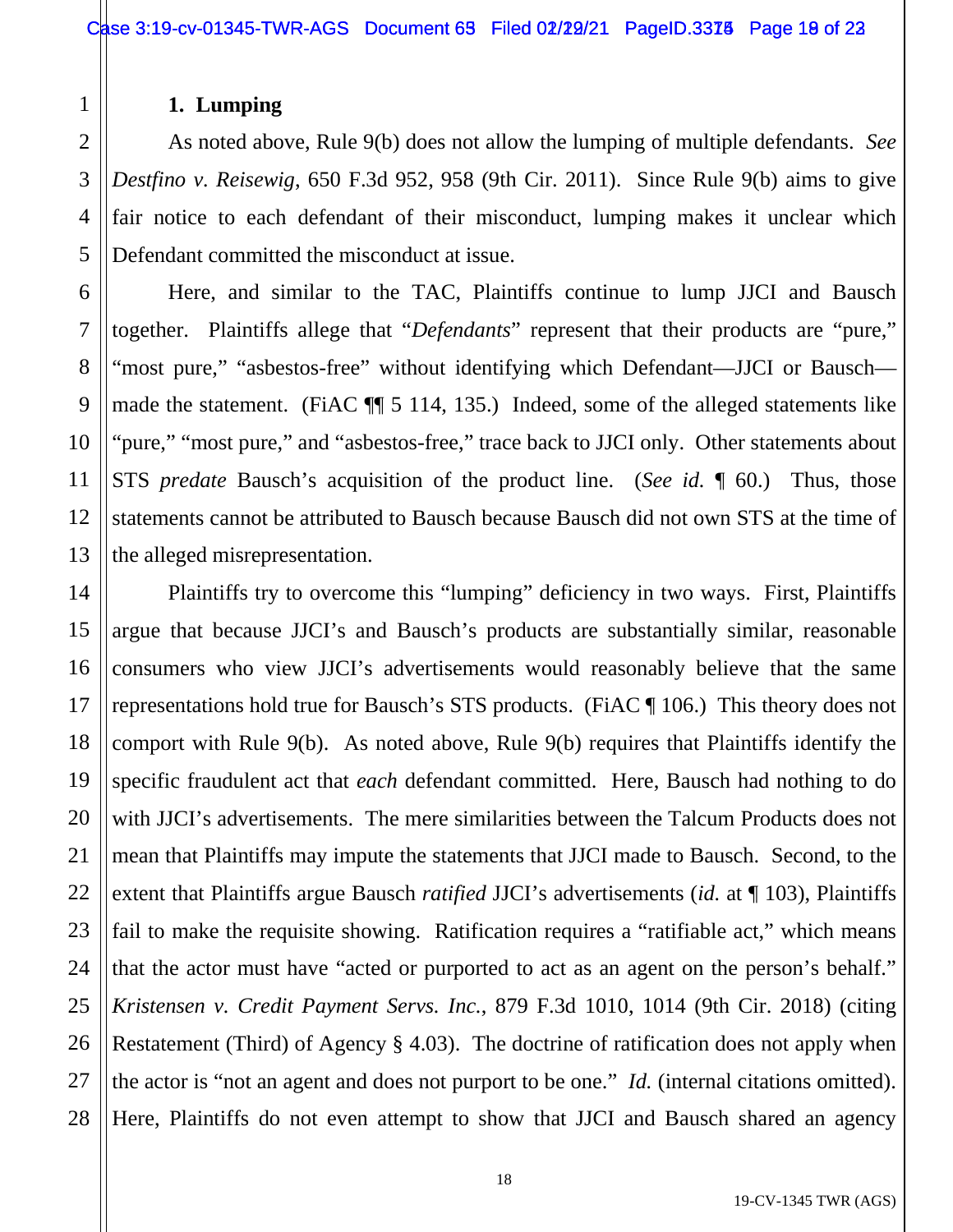1 2 3 4 5 relationship. Thus, Plaintiffs fail to establish that Bausch ratified JJCI's statements. *See France Telecom S.A. v. Marvell Semiconductor Inc.*, 82 F. Supp. 3d 987, 995 (N.D. Cal. 2015) (stating that plaintiffs had not established agency or ratification because they failed to present any evidence that the alleged agent acted on the alleged principal's behalf or agreed to be subject to the alleged principal's control).

## **2. Rule 9(b) and Reliance**

7 8 9 10 11 12 13 14 15 16 17 18 19 20 21 22 23 24 25 When stripped of its lumping, Plaintiffs can attribute only the following statements to Bausch: (1) that the STS products have been sold for "nearly 50 years"; and that (2) Bausch marketed STS using the slogan, "stay fresh." (FiAC ¶¶ 101, 114.) Here, Plaintiffs fail to provide any of the details that Rule 9(b) requires. In particular, they do not allege *when* and *where* they viewed the advertisement that stated "stay fresh" or that STS has been sold for "nearly 50 years." (*See id.*) Furthermore, Plaintiffs fail to allege *which particular advertisement* they viewed or read that led them to believe that the STS product was safe. (*See id.* ¶ 114.) Merely stating that Plaintiffs were "convinced" by "BHUS's marketing" that STS had been sold for "nearly 50 years" without identifying the specific advertisement that they saw is not enough to satisfy Rule 9(b)'s demands. *See Herrera v. Estee Lauder Companies, Inc.*, 2012 WL 12507876, at \*4 (C.D. Cal. Sept. 20, 2012) (finding that the plaintiffs' claims do not satisfy Rule 9(b) requirements because they "point to no particular advertisements or promotional materials that they were personally exposed to."); *see also Thornton v. Micro-Star Int'l Co.*, No. 217CV03231CASAFMX, 2017 WL 10621210, at \*7 (C.D. Cal. Aug. 21, 2017) (finding that plaintiffs' claim(s) fall short of Rule 9(b) in part because they do not identify which advertisements or promotional materials that they read). Moreover, Plaintiffs do not allege in the FiAC that they relied on the alleged misrepresentations made by Bausch. Any explicit mention of reliance in Plaintiffs' pleadings traces back to statements made by JJCI, not Bausch. (*See* FiAC ¶¶ 93–95.)

6

28 / / /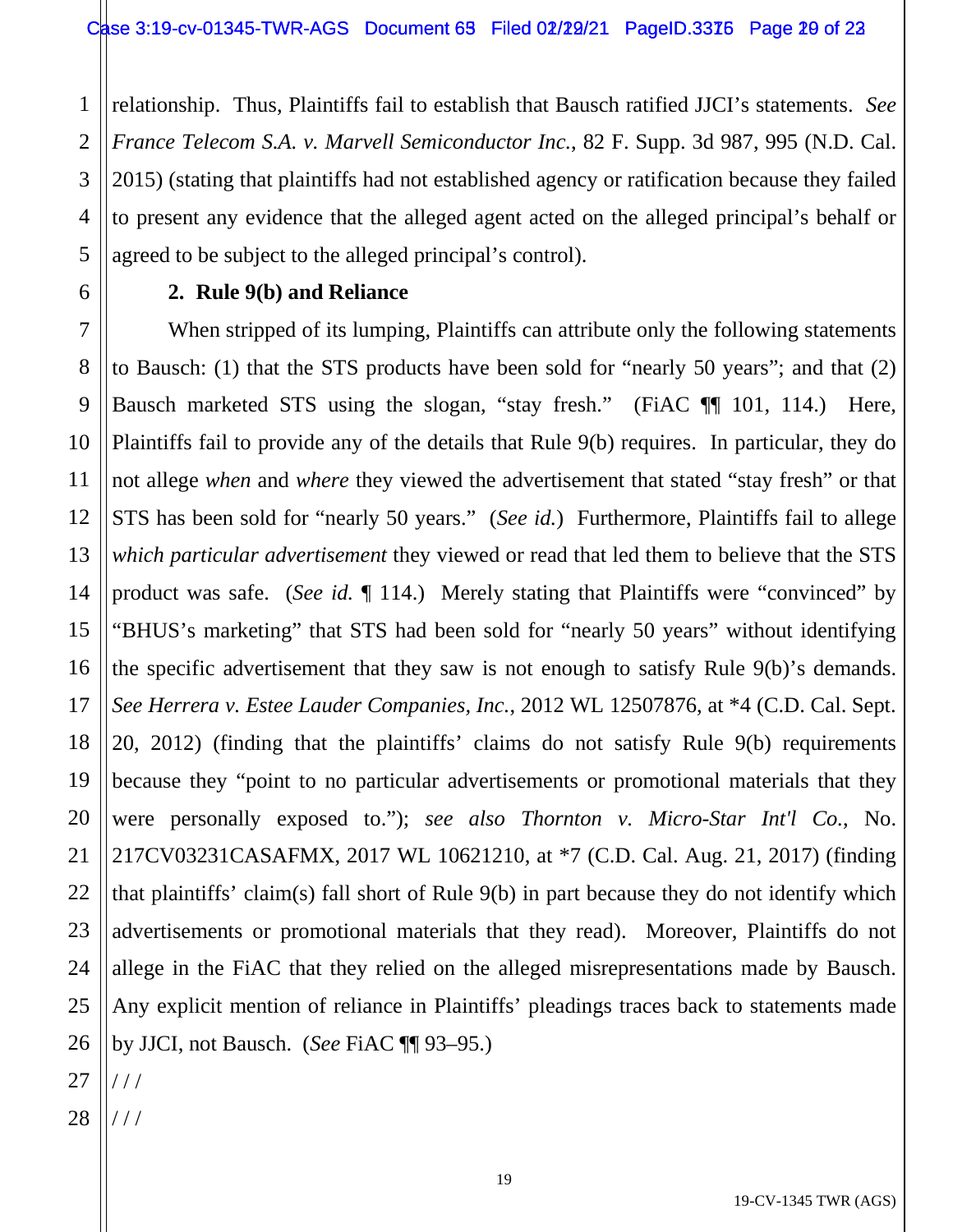# **3.** *In re Tobacco II* **Exception Does Not Apply**

Here again, Plaintiffs try to overcome their shortcomings by alleging that *In re Tobacco II* applies. And here again, it does not. Plaintiffs fail to show that Bausch engaged in a long-term marketing campaign. Plaintiffs lump JJCI and Bausch together in the FiAC by alleging that "Defendants" engaged in a long-term marketing campaign. (*See* FiAC ¶¶ 108–09.) But Plaintiffs fail to state which part of the long-term marketing campaign traces back to Bausch. And further, Plaintiffs' claims in the FiAC are factually impossible. In particular, Plaintiffs allege that Defendants had engaged in a deceptive marketing campaign "for decades." (*Id.* ¶ 113.) But Bausch had only acquired the STS product line in 2012. (*See id.* ¶ 12.) Thus, as currently pled, Plaintiffs have not made the requisite showing that Bausch engaged in a long-term marketing campaign to establish that the *In re Tobacco II* exception applies.

Put simply, Plaintiffs cannot put words in Bausch's mouth. When stripped of its lumping, Plaintiffs cannot show that Bausch engaged in a long-term marketing campaign. In addition, Plaintiffs cannot satisfy Rule 9(b) by alleging *when* and *where* they saw the alleged misrepresentations at issue. As a result, the Court **GRANTS** Bausch's motion to  $dismiss.<sup>5</sup>$ 

## **B. Leave to Amend**

Federal Rule of Civil Procedure 15(a) states that "the court should freely give leave [to amend] when justice so requires." In making this decision, the district court must consider Rule 15's purpose, which is to "facilitate decision on the merits, rather than on the pleadings or technicalities." *United States v. Webb*, 655 F.2d 977, 979 (9th Cir.

28

1

2

3

4

5

6

7

8

9

10

11

12

13

14

15

16

17

18

19

20

21

22

<sup>24</sup> 25 26 27 <sup>5</sup> Since Plaintiffs fail to satisfy Rule 9(b)'s pleading standard, the Court does not have to engage in the reasonable consumer test. Indeed, without knowing which advertisement Plaintiffs relied on, the Court has no alleged misrepresentation to analyze under the reasonable consumer test. *See Tabler v. Panera LLC*, No. 19-CV-01646-LHK, 2020 WL 3544988, at \*7 (N.D. Cal. June 30, 2020) (stating that the "[p]laintiff must plead which specific advertisements she saw, believed, and relied upon in order for the Court to assess how a reasonable consumer would view the different advertisements.") (internal quotation marks omitted).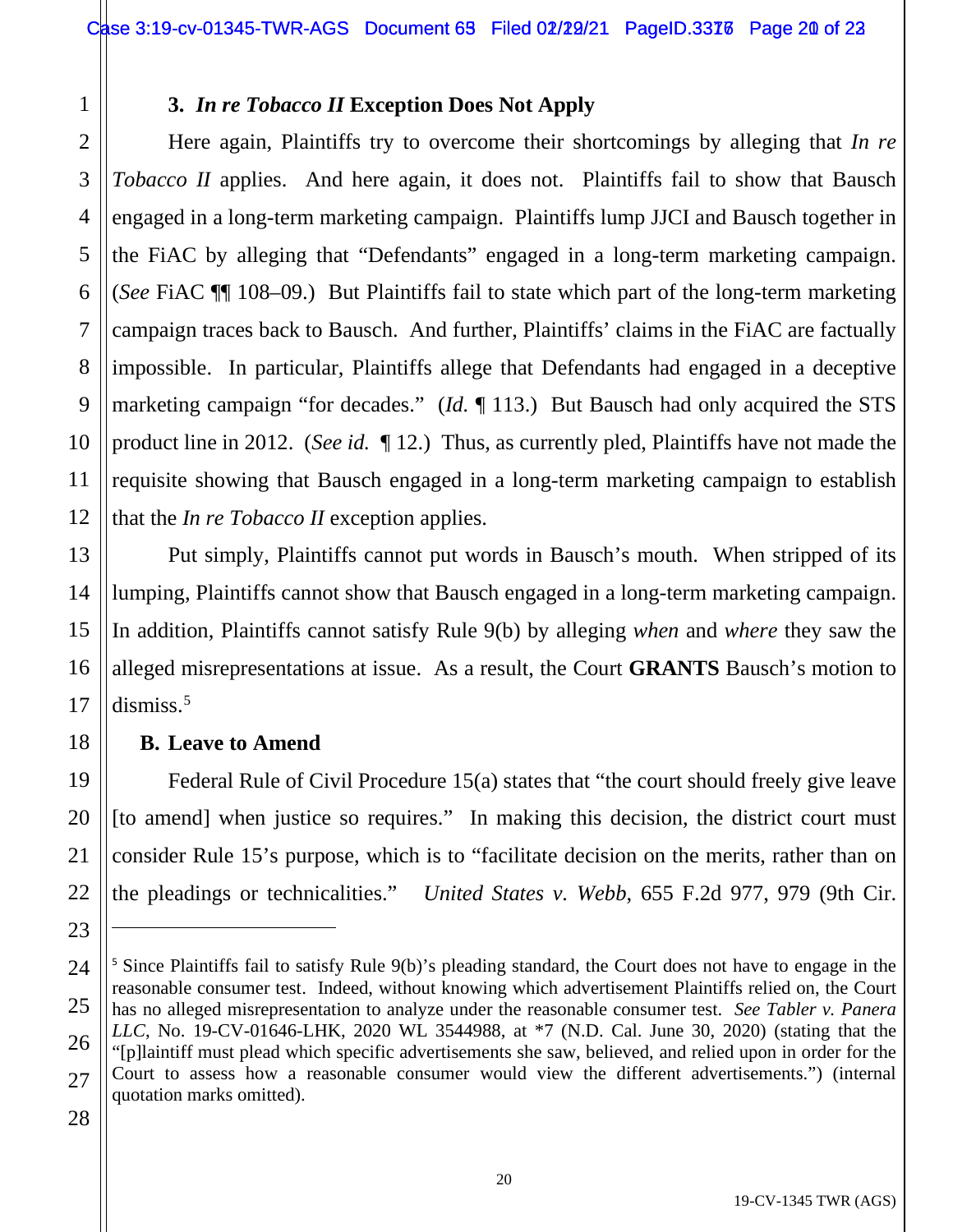1 2 3 4 5 6 7 1981). But the court may still deny leave for various reasons, including the "repeated failure to cure deficiencies by amendments previously allowed" or "futility of amendment." *Carvalho v. Equifax Info. Servs., LLC*, 629 F.3d 876, 892–93 (9th Cir. 2010) (quoting *Foman v. Davis*, 371 U.S. 178, 182 (1962)). "The district court's discretion to deny leave to amend is particularly broad where a plaintiff previously has amended the complaint." *World Wide Rush, LLC v. City of Los Angeles*, 606 F.3d 676, 690 (9th Cir. 2010).

8 9 10 11 12 13 14 15 16 17 18 19 20 21 Here, the Court **DENIES** leave to amend. Granting leave to amend would allow Plaintiffs to file a *sixth* amended complaint in order to address the same shortcomings that have persisted in their pleadings—namely, their failure to satisfy Rule 9(b). Given how little Plaintiffs have changed the FiAC from the TAC, it seems unlikely that Plaintiffs can rectify the same fundamental deficiencies that have plagued their complaints. Plaintiffs have failed to identify which specific advertisements they viewed, read, or relied on. And to the extent they have, they cite advertisements that are irrelevant and do not concern the Talcum Products. Plaintiffs have had notice about their failure to plead with particularity since Defendants filed their motions to dismiss the *Second* Amended Complaint. (*See* ECF Nos. 17, 19.) They have also received clear guidance from Judge Sabraw when he dismissed the TAC. And yet, despite having multiple opportunities to address their shortcomings, Plaintiffs continue to be unable to clear the Rule 9(b) hurdle. Thus, the Court concludes that granting leave to amend would be futile and the Defendants' motions to dismiss are **GRANTED WITH PREJUDICE**.

## **CONCLUSION**

Because Plaintiffs have failed to satisfy the pleading requirements of Rule 9(b), the Court **DISMISSES** Plaintiffs' FiAC. Further, given Plaintiffs' repeated failure to address the same issues, the Court **GRANTS** Defendants JJCI's and Bausch's motions to / / / / / /

28 / / /

22

23

24

25

26